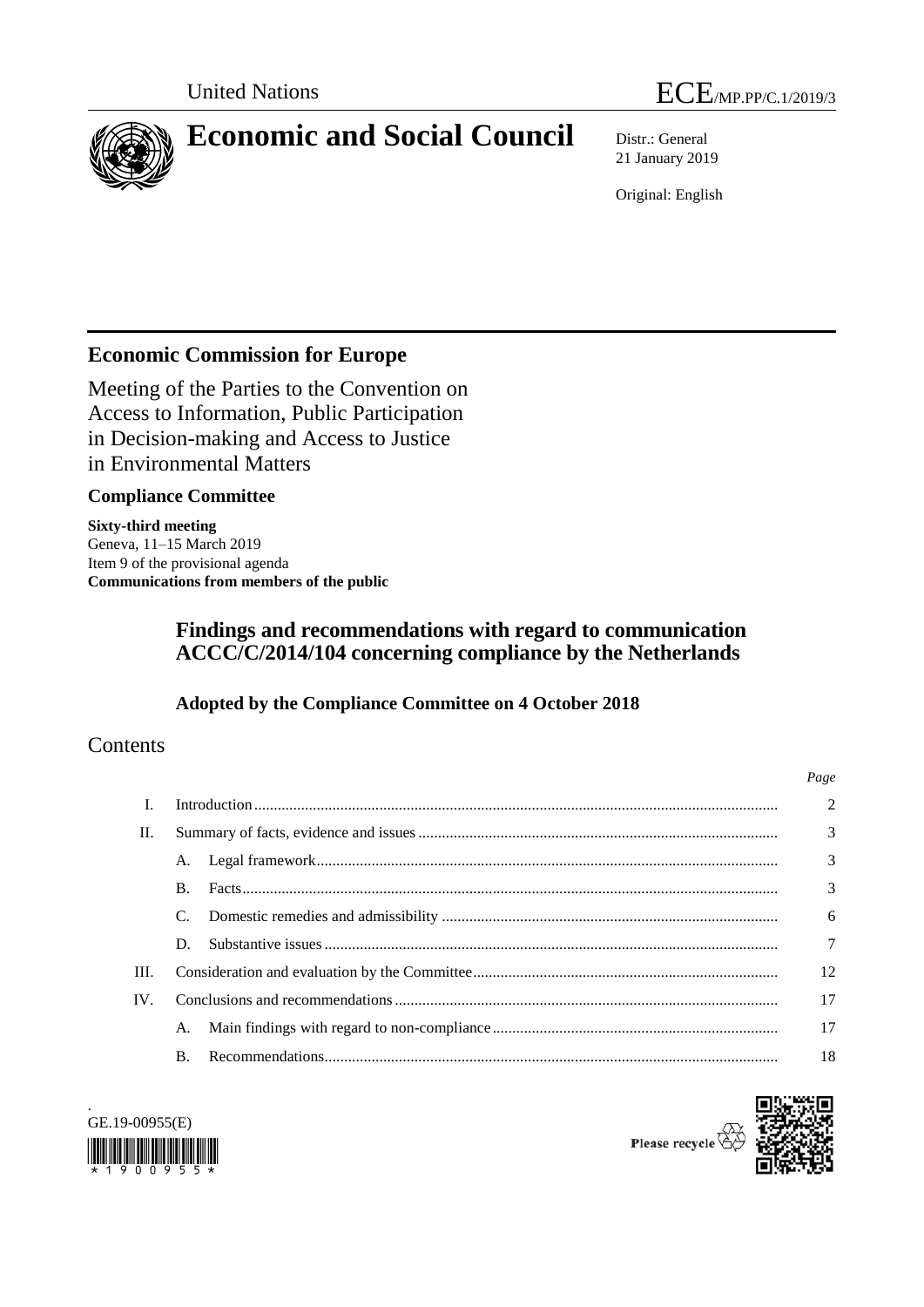# **I. Introduction**

1. On 6 May 2014, Stichting Greenpeace Netherlands (the communicant) submitted a communication to the Compliance Committee under the Convention on Access to Information, Public Participation in Decision-making and Access to Justice in Environmental Matters (Aarhus Convention) alleging a failure by the Netherlands to comply with its obligations under article 6 of the Convention in relation to the design lifetime extension of Borssele Nuclear Power Plant. 1

2. More specifically, the communicant alleges that the Party concerned failed to provide for public participation to the extent required by article 6 prior to its decision to extend the period of operation of Borssele Nuclear Power Plant until 31 December 2033.

3. At its forty-fifth meeting (29 June–2 July 2014), the Committee determined on a preliminary basis that the communication was admissible.

4. Pursuant to paragraph 22 of the annex to decision I/7 of the Meeting of the Parties to the Convention, the communication was forwarded to the Party concerned on 3 September 2014. On the same day, the Committee sent questions to the communicant seeking further information.

5. On 19 September 2014, the communicant provided answers to the Committee's questions.

6. On 3 February 2015, the Party concerned provided its response to the communication.

7. On 17 March 2015, the communicant provided comments on the response of the Party concerned.

8. The Committee held a hearing to discuss the substance of the communication at its fiftieth meeting (6–9 October 2015), with the participation of representatives of the communicant and the Party concerned. At the same meeting, the Committee confirmed the admissibility of the communication. During the discussion, the Committee put a number of questions to the Party concerned and invited it to respond in writing after the meeting.

9. On 8 October and 13 November 2015, the Party concerned provided additional information and its replies to the questions posed by the Committee during the hearing.

10. On 20 January 2016, the communicant provided comments on the further information provided by the Party concerned. On 19 February 2016 the Party concerned provided comments on the communicant's comments.

11. On 3 March 2017, the Committee sent further questions to the Party concerned. On 16 March 2017, the Party concerned provided its replies to the questions.

12. On 29 March 2017, the Committee sent a request to the Party concerned to clarify its reply of 16 March 2017. On 6 April 2017 the Party concerned provided its reply thereon.

13. On 11 April 2017, the communicant provided comments on the replies by the Party concerned of 16 March and 6 April 2017.

14. The Committee completed its draft findings through its electronic decision-making procedure on 25 May 2018. In accordance with paragraph 34 of the annex to decision I/7,

 $<sup>1</sup>$  Documents concerning this communication, including correspondence between the Committee, the</sup> communicant and the Party concerned, are available on a dedicated web page of the Committee's website (https://www.unece.org/environmental-policy/conventions/public-participation/aarhusconvention/tfwg/envppcc/envppcccom/acccc2014104-netherlands.html).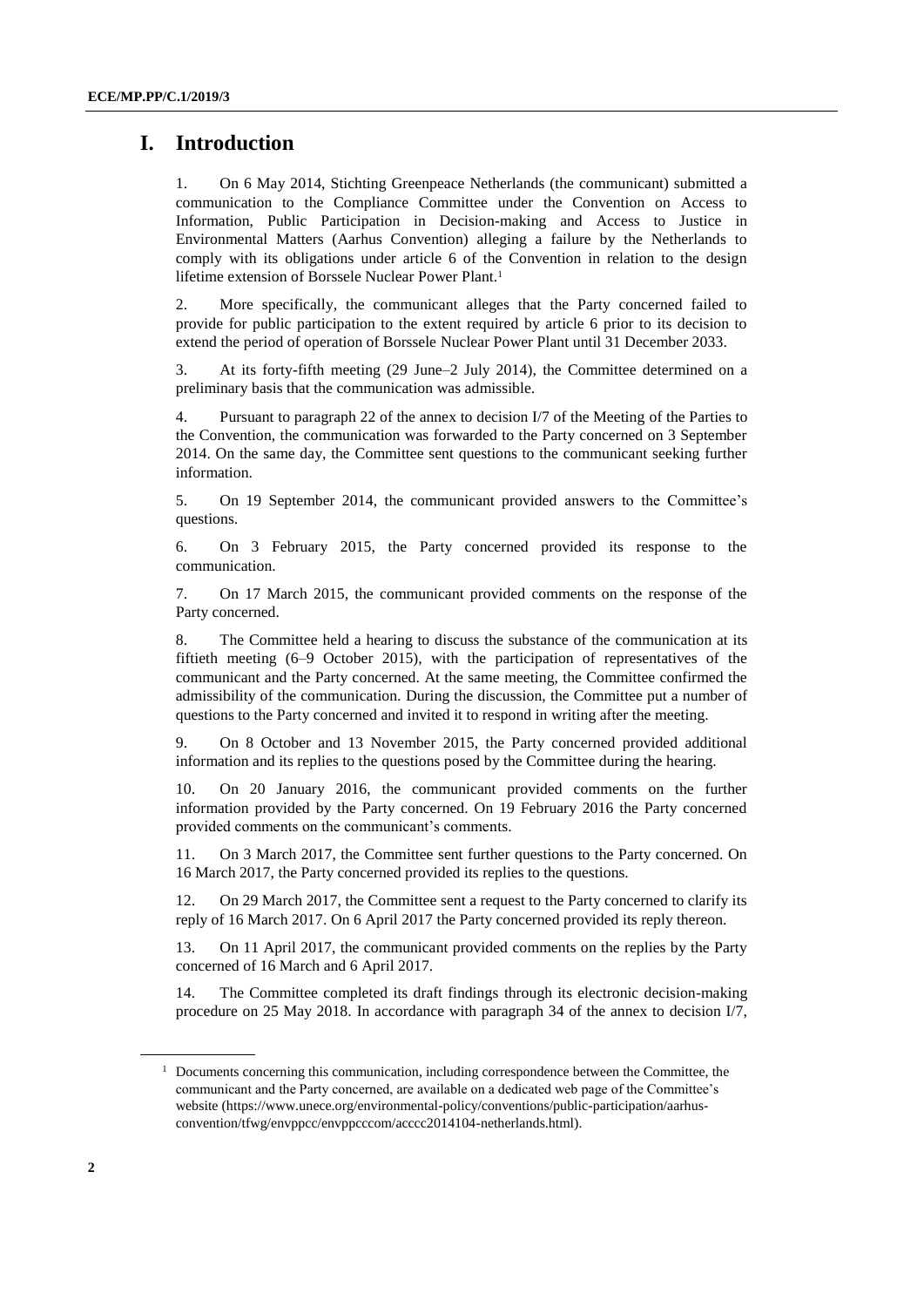the draft findings were then forwarded on the same date to the Party concerned and the communicant, who were both invited to provide comments by 4 July 2018.

15. The communicant and the Party concerned provided comments on the draft findings on 22 June and 3 July 2018 respectively*.*

16. At its sixty-first meeting (2–6 July 2018), the Committee proceeded to finalize its findings in closed session, taking account of the comments received. The Committee adopted its findings at its virtual meeting on 4 October 2018 and agreed that they should be published as an official pre-session document for its sixty-third meeting. It requested the secretariat to send the findings to the Party concerned and the communicant.

# **II. Summary of facts, evidence and issues<sup>2</sup>**

# **A. Legal framework**

#### **Public participation in the licensing of nuclear reactors**

17. Section 17 of the Nuclear Energy Act states that division 3.4 of the General Administrative Law Act of 4 June 1992<sup>3</sup> and division 13.2 of the Environmental Management Act of 13 June 1979 (*Wet milieubeheer*) <sup>4</sup> apply to the preparation of a decision on a request for a nuclear licence.<sup>5</sup> Division 3.4 of the General Administrative Law Act establishes the requirements to notify the public concerned on decision-making, the time frames for the public participation procedure and the procedure for the consideration of the comments and views submitted.<sup>6</sup>

## **B. Facts**

#### **The 1973 operating licence and safety report**

18. Borssele Nuclear Power Plant is a two-loop Siemens/KWU pressurized water reactor that has been in commercial operation since 1973.<sup>7</sup> The plant is operated by N.V. Elektriciteits Produktiemaatschappij Zuid-Nederland EPZ (the operator). Licence reference No. 373/1132/EEK was issued on 18 June 1973 for the operation of the plant for an indefinite period under the Nuclear Energy Act.<sup>8</sup> The licence included a safety report based on a design lifetime for the plant of 40 years.<sup>9</sup>

#### **The 2006 Covenant and 2010 amendment of the Nuclear Energy Act**

19. In 1994, the Minister of Economic Affairs of the Party concerned and the electricity producers' cooperative agreed to close the Borssele plant in 2004.<sup>10</sup>

20. In 1997, the restriction on the operating time was entered into the operating licence, but in 2000 it was quashed by the Council of State (*Raad van State*), the highest administrative court of the Party concerned.<sup>11</sup>

<sup>&</sup>lt;sup>2</sup> This section summarizes only the main facts, evidence and issues considered to be relevant to the question of compliance, as presented to and considered by the Committee.

<sup>&</sup>lt;sup>3</sup> Party's response to the communication, appendix 4.

<sup>4</sup> Party's response to the communication, appendix 5.

<sup>5</sup> Party's response to the communication, para. 27.

<sup>6</sup> Ibid., para. 29, and appendix 4.

<sup>7</sup> Party's response to the communication, para. 8.

<sup>8</sup> Ibid., paras. 8 and 10, and appendix 6, p. 3.

<sup>9</sup> Party's response to the communication, paras. 10 and 13.

<sup>&</sup>lt;sup>10</sup> Comments of the Party concerned on communicant's comments, 19 February 2016, annex, p. 1.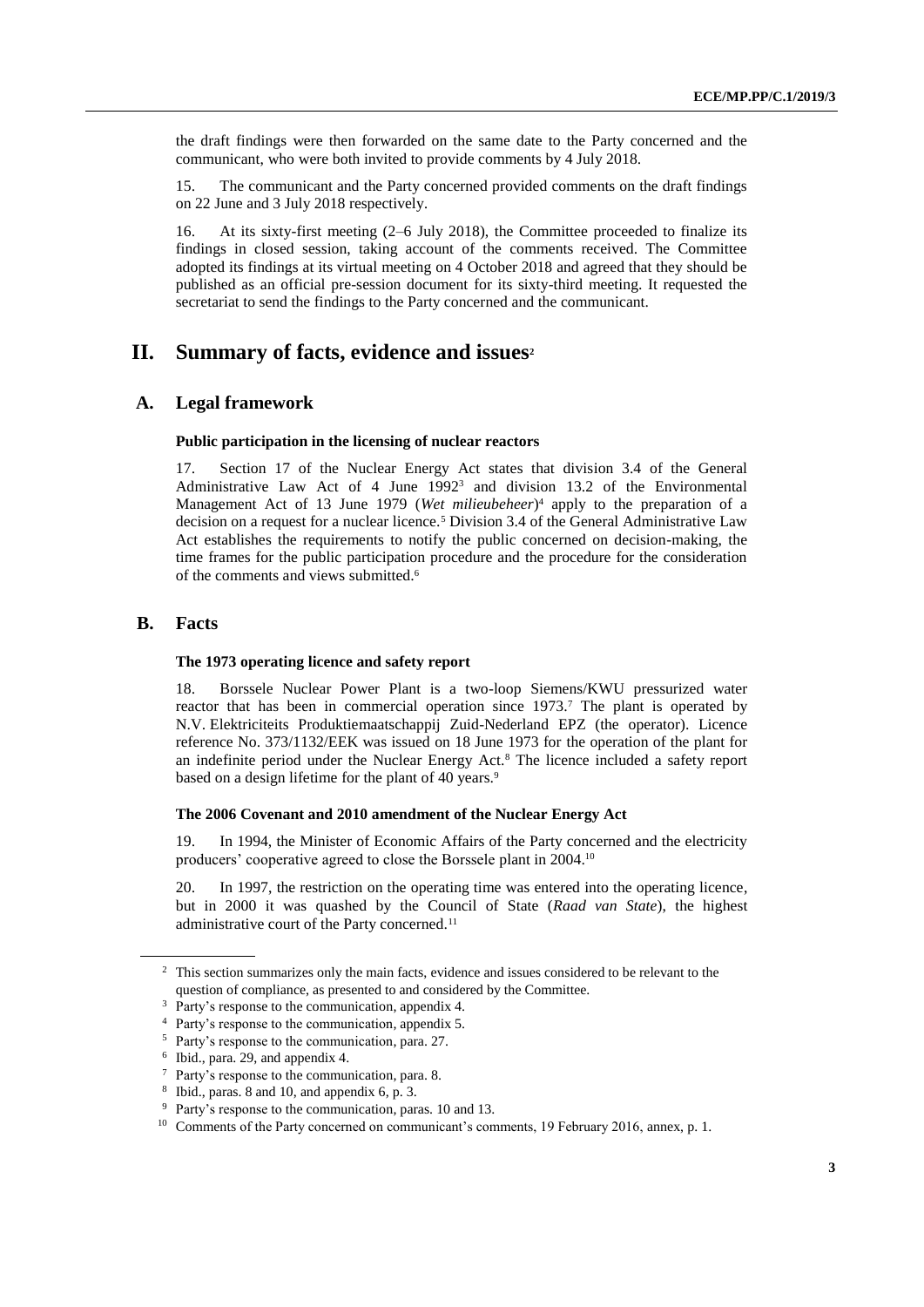<span id="page-3-0"></span>21. In 2002, the operator was asked to abide by the 1994 agreement to close Borssele Nuclear Power Plant by 2004. The operator refused that request, asserting that it was not bound by the 1994 agreement. The Government commenced court proceedings to compel the operator to abide by the agreement but the court held in the operator's favour. The Government did not appeal the judgment. In its 2002 coalition agreement, the Government announced that the plant should close in 2013 instead.<sup>12</sup>

22. In 2004, the operator informed the Ministry of Environment that it would not voluntarily agree with the proposed closure in 2013 and stated that it considered that full compensation would be due in case of closure on that date.<sup>13</sup>

23. On 10 January 2006, the State Secretary for Housing, Spatial Planning and the Environment provided his written opinion to parliament on whether or not Borssele Nuclear Power Plant should be closed at the end of 2013.<sup>14</sup> He annexed to his opinion a detailed analysis entitled "Borssele Nuclear Power Plant after 2013: Consequences of closure or continued operation", which he had commissioned to examine the effects of the closure at the end of 2013 as compared with its continued operation beyond that point.<sup>15</sup>

24. On 17 July 2006, the Government concluded the "Covenant Kerncentrale Borssele"<sup>16</sup> (2006 Covenant), an agreement between the Government and the operator to continue the lifespan of Borssele Nuclear Power Plant up to and including 31 December 2033 at the maximum.<sup>17</sup> Under article 3.2 of the Covenant, the plant operator committed to decommission the nuclear power plant on 31 December 2033 at the latest. In accordance with article 3.1, the Government committed during the lifetime of the Covenant to "refrain from initiating international and national legislation and regulations that are intended to close Borssele Nuclear Power Plant before 31 December 2033".<sup>18</sup> Article 10.1 of the Covenant required the Government to give reasonable compensation for the losses suffered and profits lost by the operator if the Government should fail to comply with article 3.1, including but not limited to the additional costs incurred relating to the premature closure of the plant. <sup>19</sup> Pursuant to article 10.4 of the Covenant, the Government would not be obliged to provide any form of compensation if the plant no longer complied with the applicable safety requirements arising from the Nuclear Energy Act and the legislation based on it.<sup>20</sup>

25. On 1 July 2010, section 15a of the Nuclear Energy Act was amended to read: "To the extent that it covers the release of nuclear energy, the licence granted pursuant to Section 15b for the operation of the Borssele Nuclear Power Plant that was commissioned in 1973 shall be revoked with effect from 31 December 2033."<sup>21</sup>

### **Previous amendments to the operating licence and safety report of Borssele Nuclear Power Plant**

26. Since 1973, the operating licence of Borssele Nuclear Power Plant has been amended several times. In 1994, the licence was revised to include all previous

<sup>11</sup> Ibid.

<sup>12</sup> Ibid., p. 2.

<sup>13</sup> Ibid.

<sup>&</sup>lt;sup>14</sup> Additional information from the Party concerned, 13 November 2015, annex 1.

<sup>15</sup> Ibid, p. 1.

<sup>&</sup>lt;sup>16</sup> Government Gazette, 17 July 2006, No. 136, p. 29.

<sup>17</sup> Communicant's reply to questions, 19 September 2014, annex 1a, and article 2 (a) of the Covenant.

<sup>18</sup> Communicant's reply to questions, 19 September 2014, annex 1a.

<sup>19</sup> Ibid.

<sup>&</sup>lt;sup>20</sup> Party's comments on the draft findings, 3 July 2018, para. 5, and communicant's reply to questions, 19 September 2014, annex 1a.

<sup>&</sup>lt;sup>21</sup> Party's response to the communication, para. 11, and appendix 2.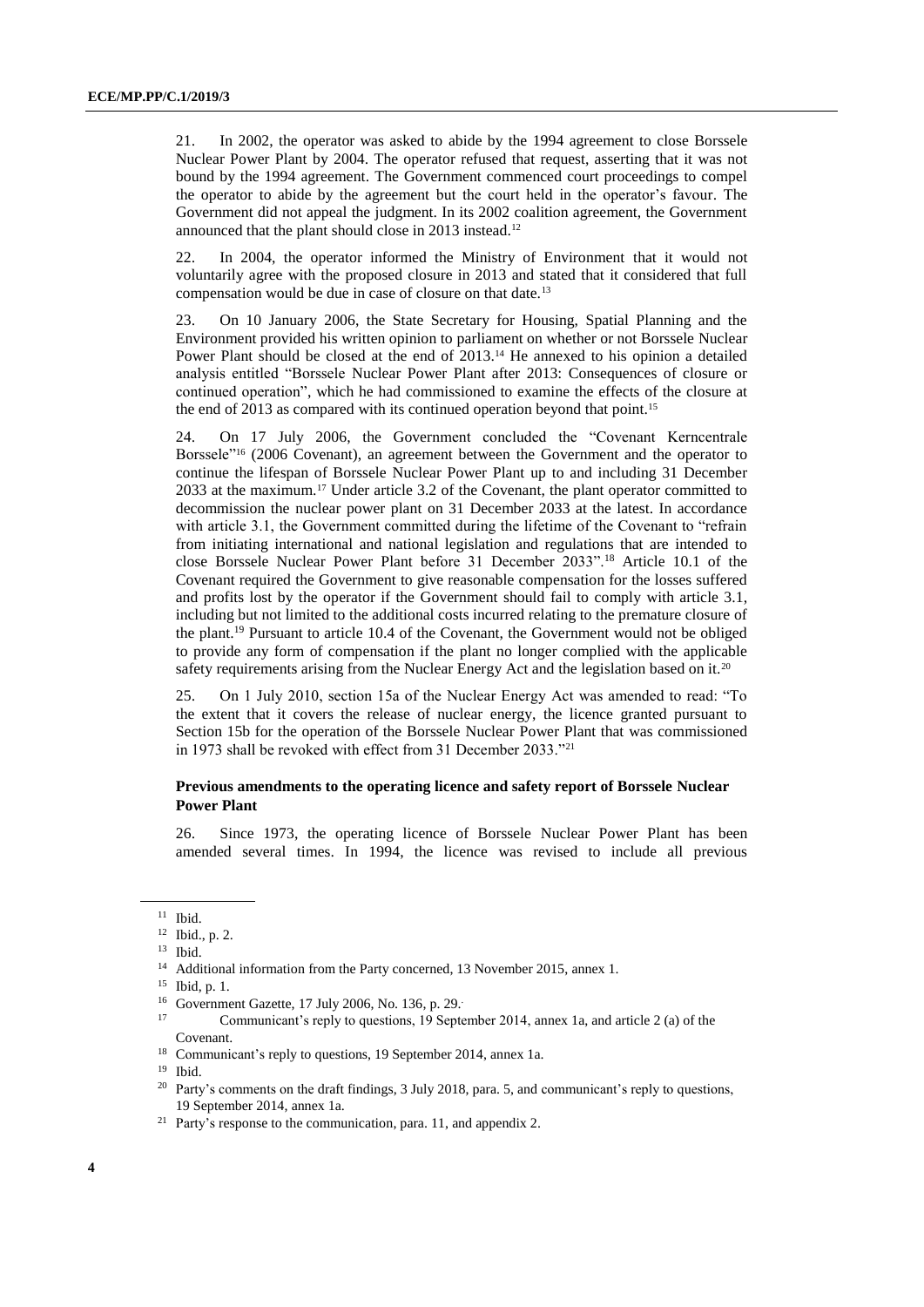modifications and an environmental impact assessment procedure was carried out.<sup>22</sup> In 1996, 2004 and 2013, changes to the licence concerning the fuel usage of the plant were introduced, each time with an environmental impact assessment report and public participation.<sup>23</sup> The plant was also required to undergo mandatory 10-year periodic safety evaluations in 1993, 2003 and 2013. The 1993 and 2003 safety reviews, which included public participation, resulted in further amendments to the licence. The 2013 procedure was ongoing at the time the present communication was submitted.<sup>24</sup>

### **Amendment to the operating licence to extend the design lifetime of Borssele Nuclear Power Plant**

27. On 25 July 2011, the operator wrote to the Ministry for Economic Affairs, Agriculture and Innovation to request confirmation that the amendments to the safety report needed for an extension of the operating time of Borssele Nuclear Power Plant until 2033 did not require an environmental assessment. By letter of 13 September 2011, the Ministry confirmed that no environmental assessment would be needed so long as the application submitted in 2012 did not contain different elements than previously understood.<sup>25</sup>

28. On 19 September 2012, the operator submitted an application requesting the extension of the design lifetime of the Borssele plant in accordance with section 15b of the Nuclear Energy Act.<sup>26</sup>

29. On 24 October 2012, the Minister of Economic Affairs announced the preliminary decision to grant the extension of the design lifetime in several newspapers and on the Internet. The announcement stated that an advance assessment had determined that the intended activity should not be subject to a compulsory environmental impact assessment because it did not concern an extension to or modification of the design, but rather the formalization of amendments to the safety report, which could not be expected to have any further environmental consequences. The announcement further stated that the relevant documents would be available for inspection on working days for a period of six weeks starting from 25 October 2012. It invited the submission of comments, in writing, by email or orally, before 5 December 2012, provided the website where the dossier for the procedure could be found and announced an evening information session concerning the preliminary decision on 7 November 2012 in Heinkenszand, a town near the Borssele plant. 27

30. On 4 December 2012, the communicant wrote to the Minister of Economic Affairs challenging the preliminary decision to grant the lifetime extension.<sup>28</sup>

31. On 18 March 2013, the Ministry of Economic Affairs issued the decision "Amendment of the Nuclear Energy Act Licence granted to N.V. Elektriciteits-Produktiemaatschappij Zuid-Nederland (NV EPZ) for the extension of the design lifetime of the Borssele Nuclear Power Plant". 29

32. On 20 March 2013, the Ministry of Economic Affairs issued a notification announcing the decision. The notification stated that the decision on the extension of the

<sup>22</sup> Party's response to the communication, paras. 12 and 14.

<sup>23</sup> Ibid., paras. 15 and 20.

<sup>24</sup> Ibid., paras. 25–26, and additional information from the Party concerned, 13 November 2015, annex 3, para. 1.6.

<sup>&</sup>lt;sup>25</sup> Communicant's reply to questions, 19 September 2014, annex 1g, and additional information from the Party concerned, 8 October 2015, annex 1.

<sup>&</sup>lt;sup>26</sup> Communicant's reply to questions, 19 September 2014, annex 1e, p. 1.

<sup>27</sup> Ibid., p. 2.

<sup>28</sup> Communication, annex 1.

<sup>29</sup> Party's response to the communication, appendix 6.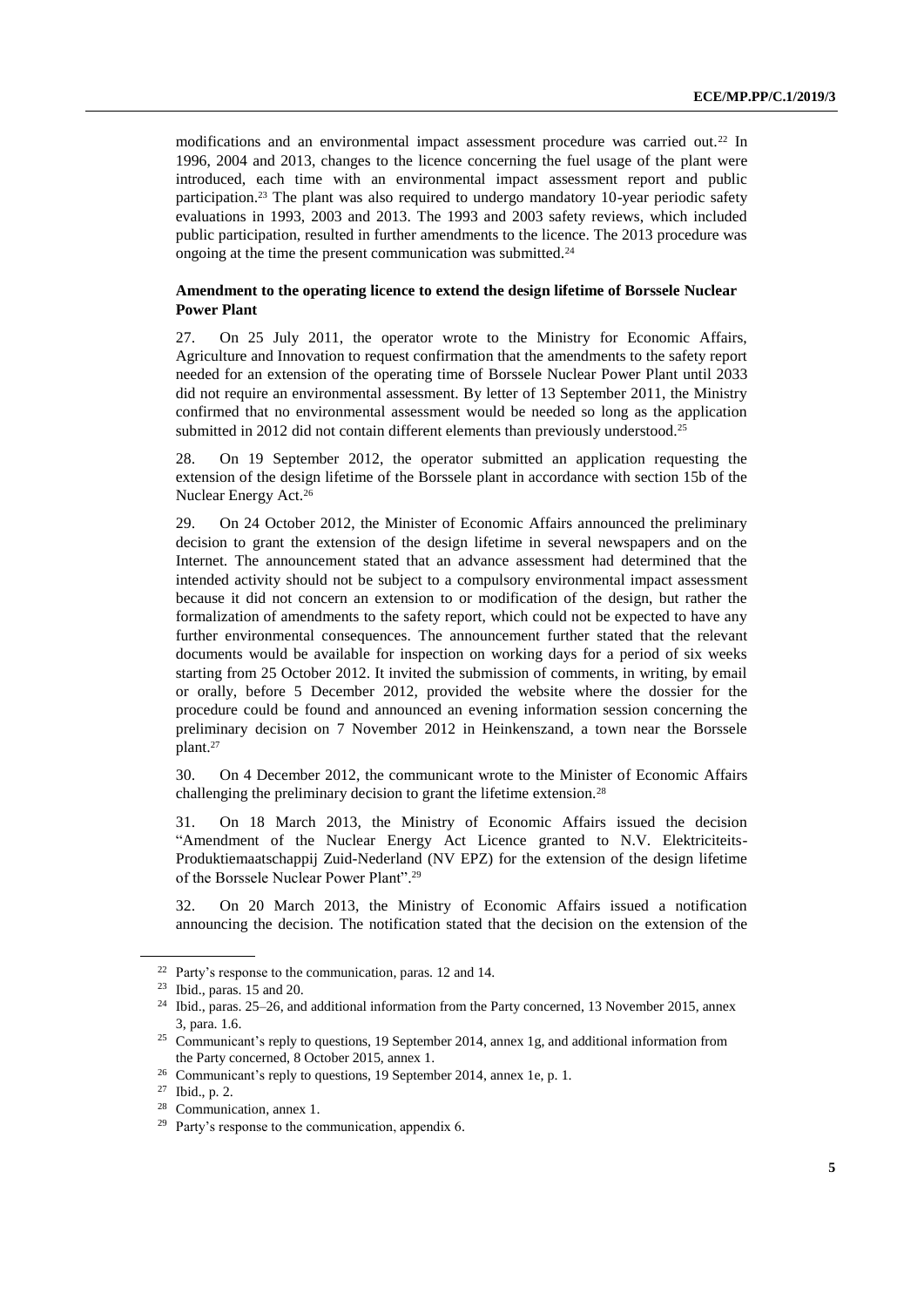design life was available for public perusal from 21 March to 2 May 2013. It also stated that interested parties could lodge an appeal with the Council of State until 2 May 2013.<sup>30</sup>

### **C. Domestic remedies and admissibility**

33. The communicant appealed the 18 March 2013 decision to extend the design lifetime of Borssele Nuclear Power Plant to the Council of State, the highest administrative court of the Party concerned. By decision of 19 February 2014, the court rejected the communicant's claims.<sup>31</sup> The communicant submits that the available legal procedures were thereby exhausted.<sup>32</sup>

34. The Party concerned does not challenge the admissibility of the communication. It does, however, request a deferral.

35. The Party concerned states that, on 19 September 2014, the Implementation Committee under the Convention on Environmental Impact Assessment in a Transboundary Context (Espoo Convention) requested it to provide clarification and information regarding the planned extension of the design lifetime of Borssele Nuclear Power Plant and that the Implementation Committee's investigation was ongoing. The Party concerned submits that the inquiry under the Espoo Convention aims to determine whether the extension of the design lifetime of the Borssele plant constitutes an activity within the meaning of the Espoo Convention for which a transboundary environmental impact assessment should be carried out. The Party concerned submits that the process of establishing whether the extension of the design lifetime requires the conduct of a transboundary environmental impact assessment under the Espoo Convention is related to the process of establishing whether the extension of the design lifetime is subject to article 6, paragraph 2 (e), of the Aarhus Convention. It refers in that regard to the Committee's joint findings on submission ACCC/S/2004/1 and communication ACCC/C/2004/3, in which the Committee took into account the related process of establishing an inquiry commission under the Espoo Convention aimed at determining whether the activity was likely to have a significant transboundary environmental impact and agreed to consider the question of compliance with the part of article 6, paragraph 2 (e), relating to environmental impact assessment in a transboundary context in the light of the findings of the inquiry procedure being undertaken under the Espoo Convention.<sup>33</sup> The Party concerned accordingly requests the Committee to defer its consideration of the communication until such time as the Implementation Committee under the Espoo Convention has reviewed the issue.<sup>34</sup>

36. The communicant argues that, unlike the cases referred to by the Party concerned, the pending cases concerning Borssele Nuclear Power Plant before the Espoo Convention Implementation Committee and the Aarhus Convention Compliance Committee are completely different in substance. The communicant submits that its communication before the Aarhus Compliance Committee does not concern compliance with the Espoo Convention and the two Committees have been asked to investigate different things. The communicant accordingly requests the Committee to investigate the case on its merits without deferral.<sup>35</sup>

<sup>30</sup> Communicant's reply to questions, 19 September 2014, annex 1f.

<sup>&</sup>lt;sup>31</sup> Communication, p. 2, and communicant's reply to questions, 19 September 2014, annex 1i.

<sup>32</sup> Communication, p. 2.

<sup>33</sup> ECE/MP.PP/C.1/2005/2/Add.3, para. 8.

<sup>34</sup> Party's response to the communication, paras. 4–7.

<sup>35</sup> Communicant's comments on the Party's response to the communication, 17 March 2015, p. 2.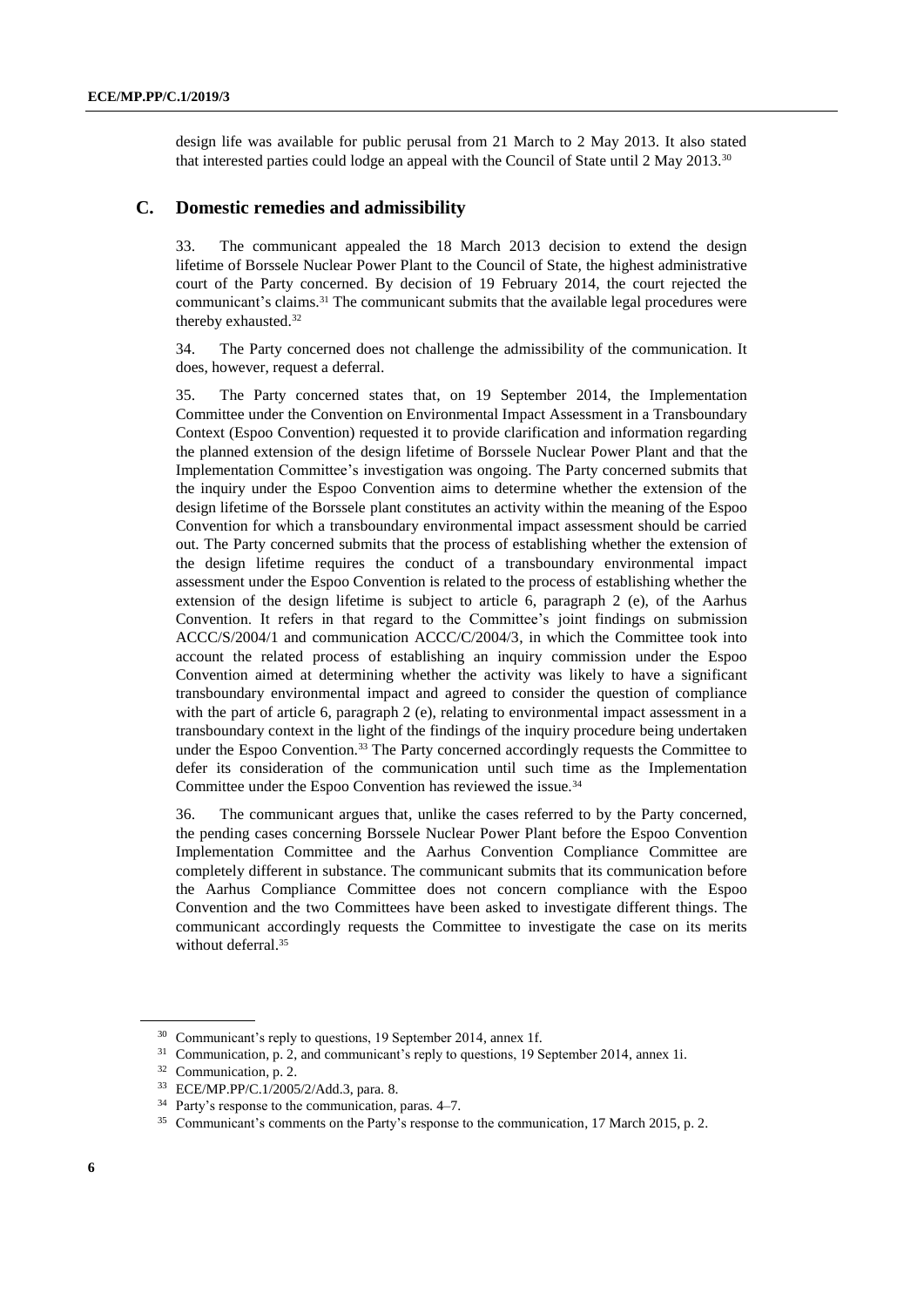# **D. Substantive issues**

#### **Applicability of article 6**

37. The communicant alleges that the March 2013 decision extending the design lifetime of the Borssele plant (see para. 31 above) constituted an extension of activities of the plant that could have potentially severe effects on the environment.<sup>36</sup> It submits that this extension therefore constitutes a new activity under annex I, paragraph 1, to the Convention or, alternatively, is an extension in accordance with annex I, paragraph 22, and is thus subject to article 6, paragraph 1 (a), of the Convention. If not, it is at least an update of operating conditions under article 6, paragraph 10, of the Convention. 37

38. The communicant states that, without the 2013 decision, the nuclear power plant would have had to cease operations and that therefore the decision falls under annex I of the Convention.<sup>38</sup> The communicant refers to the 1994 and 2002 agreements (see paras. 19 and [02](#page-3-0)1 above), which established that the reactor would have to cease operation first by 2003 and then by 2013, to demonstrate that an extension occurred. It also refers to a statement made by the Government in the context of the elaboration of the 2006 Covenant in which it stated that the "initial intention, closure of the Borssele nuclear power plant, therefore constitutes the reference situation". <sup>39</sup> The communicant also submits that the assumption of the Party concerned and the operator that the Borssele plant would have a design lifetime of 40 years, that is, until 2014, had also been the assumption of the public and a longer operational lifetime is therefore seen by the public as an extension of the project.<sup>40</sup>

39. The communicant contends that the Ministry of Economic Affairs justified the lack of an environmental impact assessment with the argument that no material changes took place in the nuclear power plant before the lifetime extension was granted. The communicant submits that the Aarhus Convention makes clear that an extension of activities should be submitted to public participation concerning potential significant effects on the environment and a reference to material changes is, in that framework, irrelevant.<sup>41</sup>

40. The communicant alleges that allowing a further 20 years of operation of Borssele Nuclear Power Plant after its design lifetime of 40 years significantly increases the risk that possible incidents and accidents with severe environmental effects may occur, for example:

(a) An increasing risk of malfunction owing to ageing components and increased compatibility problems as a result of the introduction of new replacement components, potentially escalating into a severe accident with emissions of radioactive substances into the environment;

(b) A 50 per cent increase in the time that the plant is exposed to potential terrorist attack, sabotage or acts of war;

(c) A 50 per cent increase in the time that the plant is exposed to extreme natural events that could, alone or in combination with human failure or malevolent human acts, lead to emissions of radioactive substances into the environment;

(d) An increased risk of nuclear accident because of the planned use of the more dangerous mixed oxide (MOX) fuel;

<sup>36</sup> Communication, p. 2.

<sup>&</sup>lt;sup>37</sup> Ibid. and communicant's opening statement for hearing at the Committee's fiftieth meeting, 8 October 2015.

<sup>&</sup>lt;sup>38</sup> Communicant's opening statement for hearing at the Committee's fiftieth meeting, 8 October 2015, and communicant's comments, 20 January 2016, para. 9.

Communicant's comments, 20 January 2016, para. 1.

<sup>40</sup> Communicant's comments on Party's response to the communication, 17 March 2015, pp. 3–4.

<sup>41</sup> Communication, p. 2.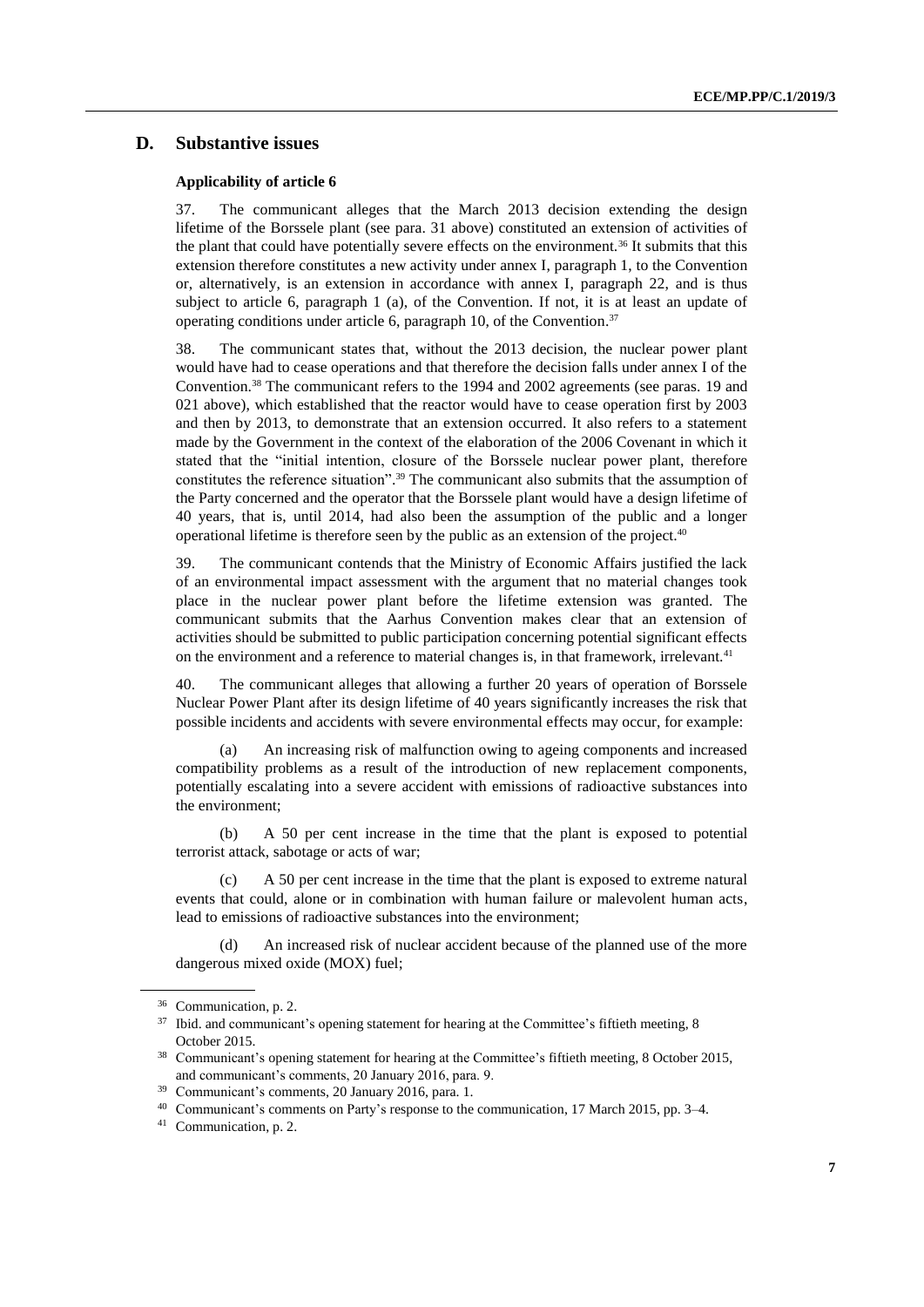(e) An increased use of uranium and therefore increased environmental impacts from uranium mining, processing and fuel production;

(f) An increased production of radioactive waste;

(g) The production of more toxic and higher level radioactive waste from the planned use of MOX fuel.<sup>42</sup>

41. The Party concerned refutes the communicant's allegations. It claims that there was neither a request to change or to extend the installation of the Borssele plant nor a request to extend the operating time, because the initial 1973 licence was valid for an indefinite period. Rather, in order to make use of the licence after 2013, the operator had to demonstrate that the continuation of operation for a longer period was still possible within the applicable technical preconditions. It states that the operator provided this evidence in its application dated 12 September 2012, and that as a result an amendment to the safety report, extending the original design lifetime from 40 years to 60 years, and a change to the licence was required. The Party concerned submits that accordingly the extension of the design lifetime of Borssele Nuclear Power Plant is not an activity listed in annex I to the Convention and does not constitute a proposed activity within the meaning of article 6, paragraph  $1$  (a).<sup>43</sup>

42. The Party concerned submits that the extension of the design lifetime of the Borssele plant does not fall under article 6, paragraph 1 (b), of the Convention either. It contends that the extension does not concern whether the exploitation of the plant can be extended but only the adaptation of the safety report.<sup>44</sup> It alleges that the amendments in the safety report do not concern any change to or extension of the operation of the Borssele plant and, consequently, do not have more or less favourable environmental impacts than those considered in previous licences. Accordingly, the extension of the design lifetime of the Borssele plant is not a proposed activity within the meaning of article 6, paragraph 1 (b).<sup>45</sup>

43. The Party concerned further submits that the extension does not fall under article 6, paragraph 10, of the Convention because the extension of the design lifetime of the Borssele plant neither involved a physical change or extension nor had a potential significant effect on the environment.<sup>46</sup> The Party concerned submits that, in view of the Committee's findings on communication ACCC/C/2009/41 (Slovakia), $47$  the adaptation of the safety report necessary for the extension of the design lifetime could be considered to involve a reconsideration and update of the operating conditions of the Borssele plant. <sup>48</sup> It distinguishes the Slovak case, however, on the basis that that case concerned the construction of two new units, which were, until that time, not in operation, and the related decisions entailed a number of new conditions for the operation of the nuclear power plant. It submits that in contrast, the updating of the safety report for Borssele Nuclear Power Plant did not entail the reconsideration or updating of the operating conditions as set out in article 6, paragraph 10, of the Convention, because the operating limits and conditions and the technical parameters of the plant did not change. <sup>49</sup> The Party concerned suggests that the implementation of the Convention may benefit from further guidance by the Committee on the exact meaning of the term "operating conditions".<sup>50</sup>

<sup>&</sup>lt;sup>42</sup> Communication, pp. 2–3, and communicant's comments, 20 January 2016, para. 3.<br><sup>43</sup> Perty's response to the communication, paras.  $41.42$ 

Party's response to the communication, paras.  $41-42$ .

<sup>44</sup> Ibid., para. 43.

<sup>45</sup> Ibid., para. 44.

<sup>46</sup> Ibid., para. 45.

<sup>47</sup> ECE/MP.PP/2011/11/Add.3.

<sup>48</sup> Party's response to the communication, para. 45.

<sup>49</sup> Additional information from the Party concerned, 13 November 2015, annex 3, para. 4.2.

<sup>50</sup> Party's response to the communication, para. 45.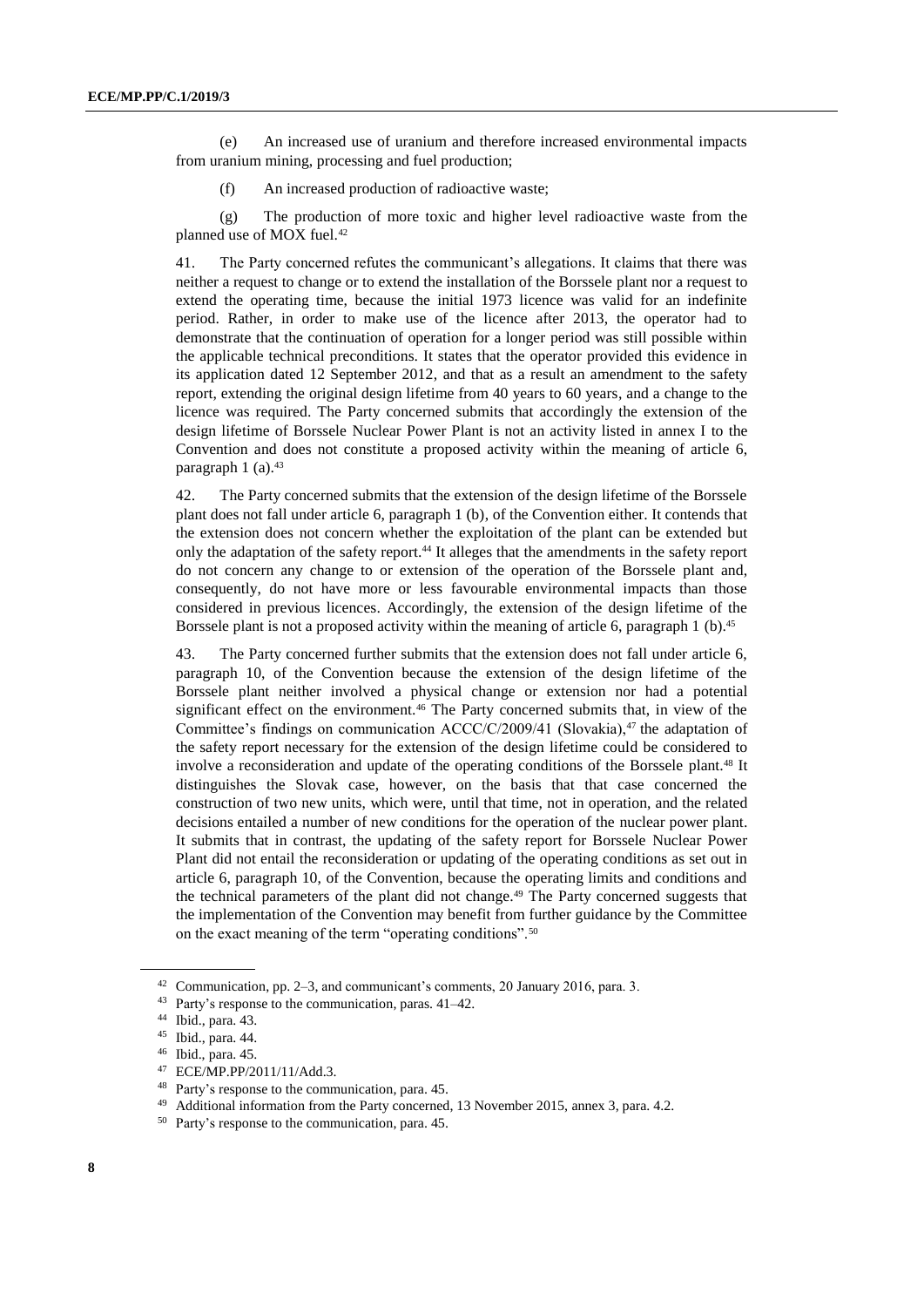44. The Party concerned submits that, if the Committee should conclude that the term "operating conditions" includes the adaptation of the safety report for the Borssele plant, it applied the provisions of article 6, paragraphs 2 to 9, "mutatis mutandis, and where appropriate" and therefore complied with the Convention in any event.<sup>51</sup>

#### **Public participation under article 6 of the Convention**

### *Public participation on the decision extending the design lifetime of Borssele Nuclear Power Plant*

45. The communicant submits that the Party concerned did provide for public consultation prior to the 18 March 2013 decision extending the design lifetime of the Borssele plant but only on the limited issue of technical nuclear safety, thereby excluding issues relating to the potential impact on the environment.<sup>52</sup>

46. The communicant also submits that, while there is no requirement under the Convention to carry out an environmental impact assessment procedure, there was no sufficient description of the significant effects of the proposed activity on the environment nor a description of the measures envisaged to prevent and/or reduce the effects, including emissions, as required by article 6, paragraph 6, of the Convention.<sup>53</sup> The communicant submits that the information included in the safety report did not, for example, contain an outline of main alternatives studied by the applicant, as required by article 6, paragraph 6 (e), or a description of the environmental impacts, as required by article 6, paragraph 6 (a) and (b)).<sup>54</sup> The communicant also submits that there was no description of the measures envisaged to prevent and/or reduce the effects, including emissions, as required by article 6, paragraph 6 (c)).<sup>55</sup> It contends that, in his letter of 10 January 2006 to parliament (see para. 23 above), the State Secretary for Housing, Spatial Planning and the Environment claimed that he had assessed "impacts on the electricity supply, environmental impacts including radiation impacts and some additional effects like safety and risk, non-proliferation, spatial planning and employment".<sup>56</sup> The communicant submits that this demonstrates that the Government was holding further information on the potential environmental impacts of a lifetime extension but that this information was not systematically shared with the public prior to the 18 March 2013 decision.<sup>57</sup> The communicant claims that the public expressed viewpoints concerning the environment but was not able to do this on the basis of an assessment of potential impacts on the environment.<sup>58</sup>

47. The communicant further submits that the procedure was not open to include viewpoints on the environment because the Party concerned had already decided that the extension of the design lifetime would not have any environmental impacts. The communicant states that the zero option was not analysed and there was no systematic assessment of potential environmental impacts.<sup>59</sup>

48. Finally, the communicant submits that the Party concerned itself concedes (see para. 53 below) that the decision and the licence conditions were not adapted on the basis of any of the environmental concerns expressed by members of the public in the public

<sup>51</sup> Ibid.

<sup>52</sup> Communication, p. 1, and communicant's comments, 20 January 2016, para. 6.

<sup>53</sup> Communicant's comments on the Party's response to the communication, 17 March 2015, p. 4.

<sup>54</sup> Communicant's comments, 20 January 2016, para. 4.

<sup>55</sup> Communicant's comments on the Party's response to the communication, 17 March 2015, p. 4.

<sup>56</sup> Additional information from the Party concerned, 13 November 2015, annex 1, p. 3.

<sup>57</sup> Communicant's comments, 20 January 2016, para. 4.

<sup>58</sup> Ibid.

<sup>59</sup> Communicant's comments on the Party's response to the communication, 17 March 2015, p. 4.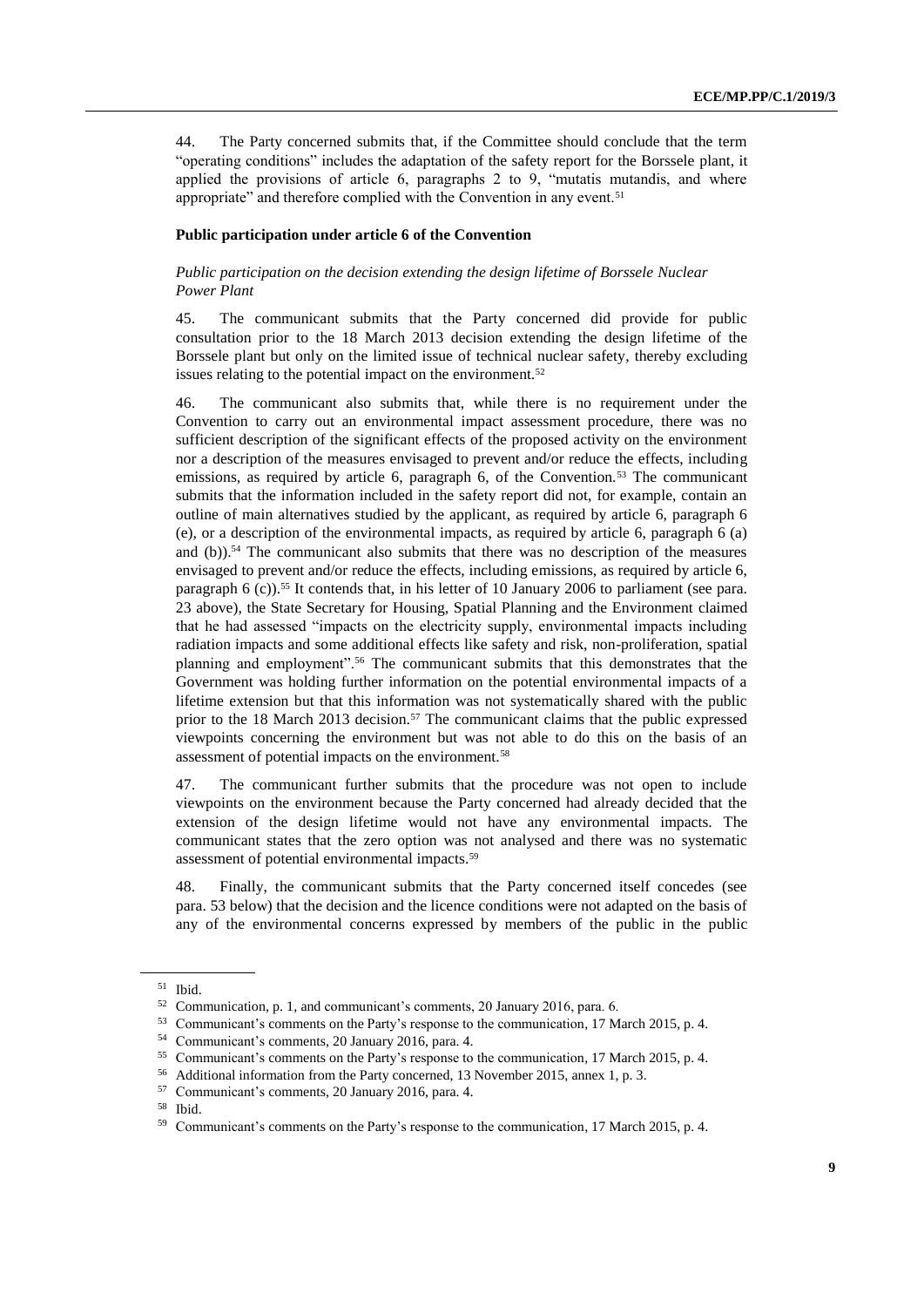participation procedure and that the Party concerned failed to take their viewpoints concerning environmental matters into account in the final decision.<sup>60</sup>

49. The Party concerned submits that the public participation requirements of article 6 of the Convention with respect to nuclear reactors are adequately implemented in Division 3.4 of the General Administrative Law Act in conjunction with Division 13.2 of the Environmental Management Act and Section 17 of the Nuclear Energy Act.<sup>61</sup>

50. The Party concerned also submits that neither the 2006 Covenant nor the 2010 amendment to the Nuclear Energy Act bound the competent authority to an end date of 2033 when granting the March 2013 decision. If the long-term safety analyses had shown that the design lifetime could not safely be extended to 2033, the competent authority had the power, and a duty, to deny the licence extension or grant the extension for a shorter time on the basis of the interests cited in section 15b of the Nuclear Energy Act, which include the protection of persons, animals, plants and goods. $62$ 

51. The Party concerned states that the public was notified of the draft decision through notices in several newspapers and on the Internet, and that during a six-week period the public was allowed to provide comments and views.<sup>63</sup> It claims that the decision was made public in due time and that, in addition, individual letters were sent to notify those persons who had expressed their views earlier.<sup>64</sup> It submits that, in the light of the above, it complied with the article 6, paragraphs 2–5, 7 and 9, of the Convention.

52. With regard to the provision of information under article 6, paragraph 6, of the Convention, the Party concerned submits that, in accordance with section 3.11 of the General Administrative Law Act, the preliminary decision, the application and all other relevant documents were physically available for examination in the municipality of Borssele and at the Ministry of Economic Affairs in the Hague and available for download on a government website.<sup>65</sup> Concerning the environmental effects of the decision to extend the design lifetime, the Party concerned refers to the negative environmental impact assessment screening decision and submits that this screening decision was also incorporated and extensively reasoned in section 3.1 of the decision and also mentioned in replies to views expressed on the topic in section 6.4.1.<sup>66</sup> It also submits that because the initial licence was valid for an indefinite period and had not expired, no more or less favourable environmental impacts were to be expected of the decision to extend the design lifetime than had already been considered in previous licensing procedures.<sup>67</sup> The Party concerned also states that the analysis commissioned by the State Secretary for Housing, Spatial Planning and the Environment in 2006 on the consequences of the closure or continued operation of the plant was made available to the public as an appendix to the State Secretary's letter to parliament of 10 January 2006.<sup>68</sup>

<sup>60</sup> Ibid.

<sup>61</sup> Party's response to the communication, paras. 38–39.

<sup>62</sup> Party's comments on the draft findings, 3 July 2018, para. 6.

<sup>63</sup> Party's response to the communication, paras. 47–48 and 51.

<sup>64</sup> Ibid., para. 54.

<sup>65</sup> Ibid., para. 49.

<sup>66</sup> Additional information from the Party concerned, 13 November 2015, annex 3, para. 2.2. See Party's response to the communication, appendix 6, for the 18 March 2013 decision extending the design lifetime of the nuclear power plant.

<sup>67</sup> Additional information from the Party concerned, 13 November 2015, annex 3, para. 3.2, referring to sect. 6.4 of the decision extending the design lifetime of the nuclear power plant (Party's response to the communication, appendix 6).

<sup>68</sup> Party's comments on draft findings, 3 July 2018, para. 12.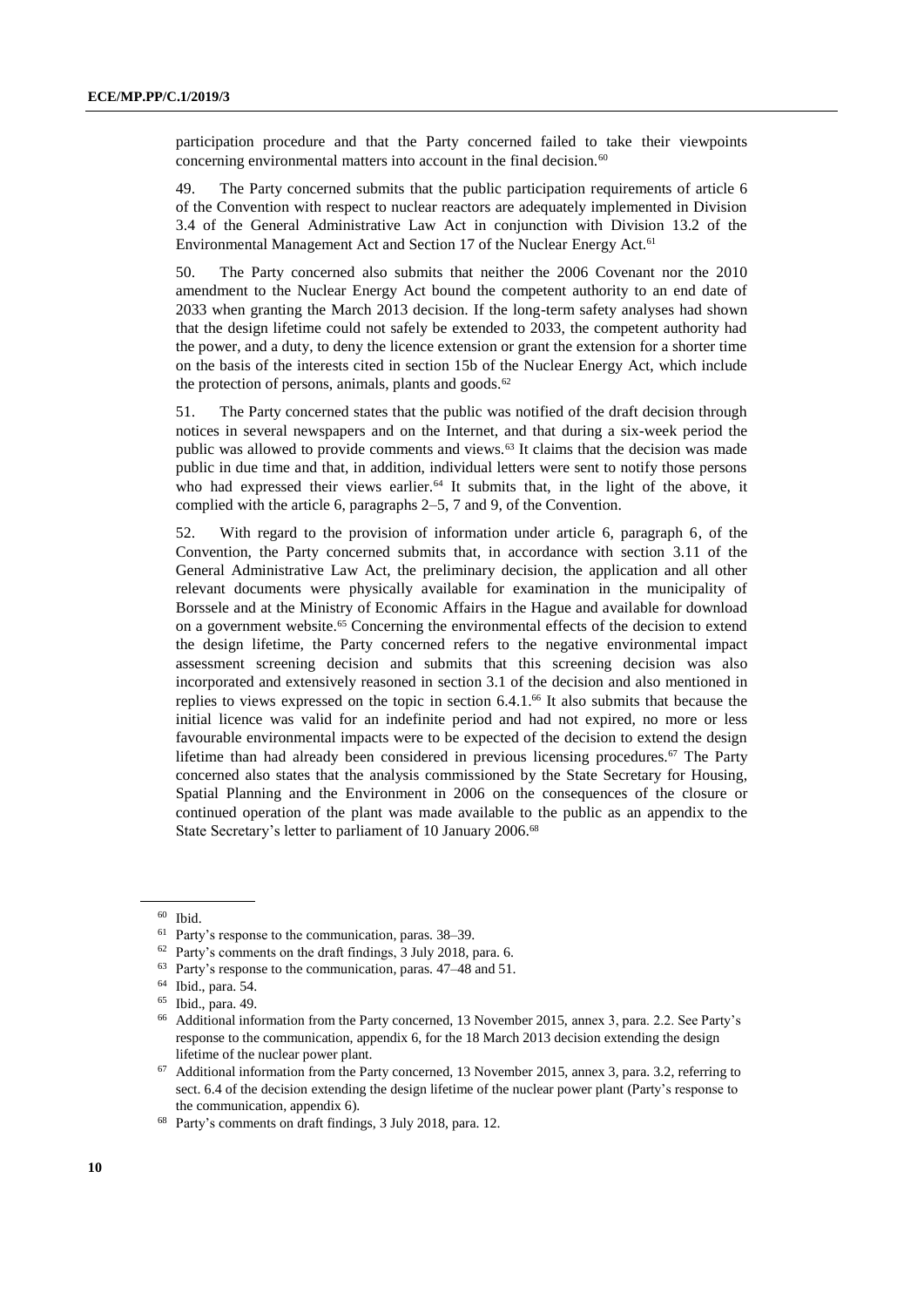53. While the Party concerned concedes that the decision itself and the licence conditions were not adapted as a result of the public's comments, it submits that the competent authority took due account of the public's views in accordance with article 6, paragraph 8, of the Convention and that the reasoning of the 2013 decision was clarified on a number of points.<sup>69</sup>

54. The Party concerned also argues that the public consultation was not limited to the issue of technical nuclear safety but also included issues relating to the potential impact on the environment. The Party concerned submits that, in accordance with Divisions 3.4 of the General Administrative Law Act and 13.2 of the Environmental Management Act, anyone could have submitted an opinion on the preliminary decision. It submits that in the preliminary decision and other relevant documents the proposed changes to the safety report were clearly set out. The Party concerned argues that models and calculations were used to explain the consequences of extending the design lifetime and to indicate that the extension of the design lifetime would not have any environmental impacts.<sup>70</sup> It also submits that the final decision addresses environmental effects and the views of the public expressed on that topic.<sup>71</sup>

### *Earlier public participation procedures related to Borssele Nuclear Power Plant*

55. The communicant submits that there were no previous public participation procedures that explicitly assessed environmental issues regarding the effects of operating the Borssele plant beyond 2013.<sup>72</sup> Contrary to the submission of the Party concerned (see para. 58 below), the communicant alleges that the environmental impact of the utilization of MOX fuel beyond 2013 was not considered.<sup>73</sup>

56. The communicant further submits that neither the 2006 Covenant nor the 2010 amendment of the Nuclear Energy Act were subject to public participation procedures. It submits that, on its own initiative, it submitted views on a 2005 study commissioned by the Government in the preparation of the 2006 Covenant and that the parliament invited specific stakeholders to give input, including the communicant, but that there were no opportunities for the public in general to participate.<sup>74</sup>

57. The communicant alleges that the conclusion of the 2006 Covenant was a decision in a tiered decision-making process that led to a de facto lifetime extension of Borssele Nuclear Power Plant and thus should have been preceded by public participation.<sup>75</sup>

58. The Party concerned concedes that the extension of the design lifetime of the Borssele plant was not considered in the environmental impact assessments carried out in 1996, 2004 and 2011 in the context of the 1996, 2004 and 2013 changes to the licence. The Party concerned claims, however, that the 2011 environmental impact assessment report on MOX fuel took into account the fact that that fuel would be used until the end of 2033.<sup>76</sup>

59. With regard to the 2006 Covenant, the Party concerned submits that this agreement in fact led to a restriction of the operating time of the Borssele plant because the licence had

<sup>69</sup> Party's response to the communication, para. 53.

<sup>70</sup> Ibid., para. 52.

<sup>&</sup>lt;sup>71</sup> Additional information from the Party concerned, 13 November 2015, annex 3, para. 3.2.

<sup>72</sup> Communicant's comments, 20 January 2016, paras. 5 and 9.

<sup>73</sup> Communicant's comments, 20 January 2016, para. 5, and communicant's comments on draft findings, 22 June 2018, pp. 1–2, citing para. 55 of the Decision: Permission under the law on nuclear energy, granted to NV EPZ for the benefit of fuel diversification of the nuclear power plant Borssele, dated 24 June 2011.

<sup>74</sup> Communicant's comments, 20 January 2016, para. 10.

<sup>75</sup> Communicant's comments on reply to questions from the Party concerned, 11 April 2017.

<sup>76</sup> Party's response to the communication, paras. 15 and 20.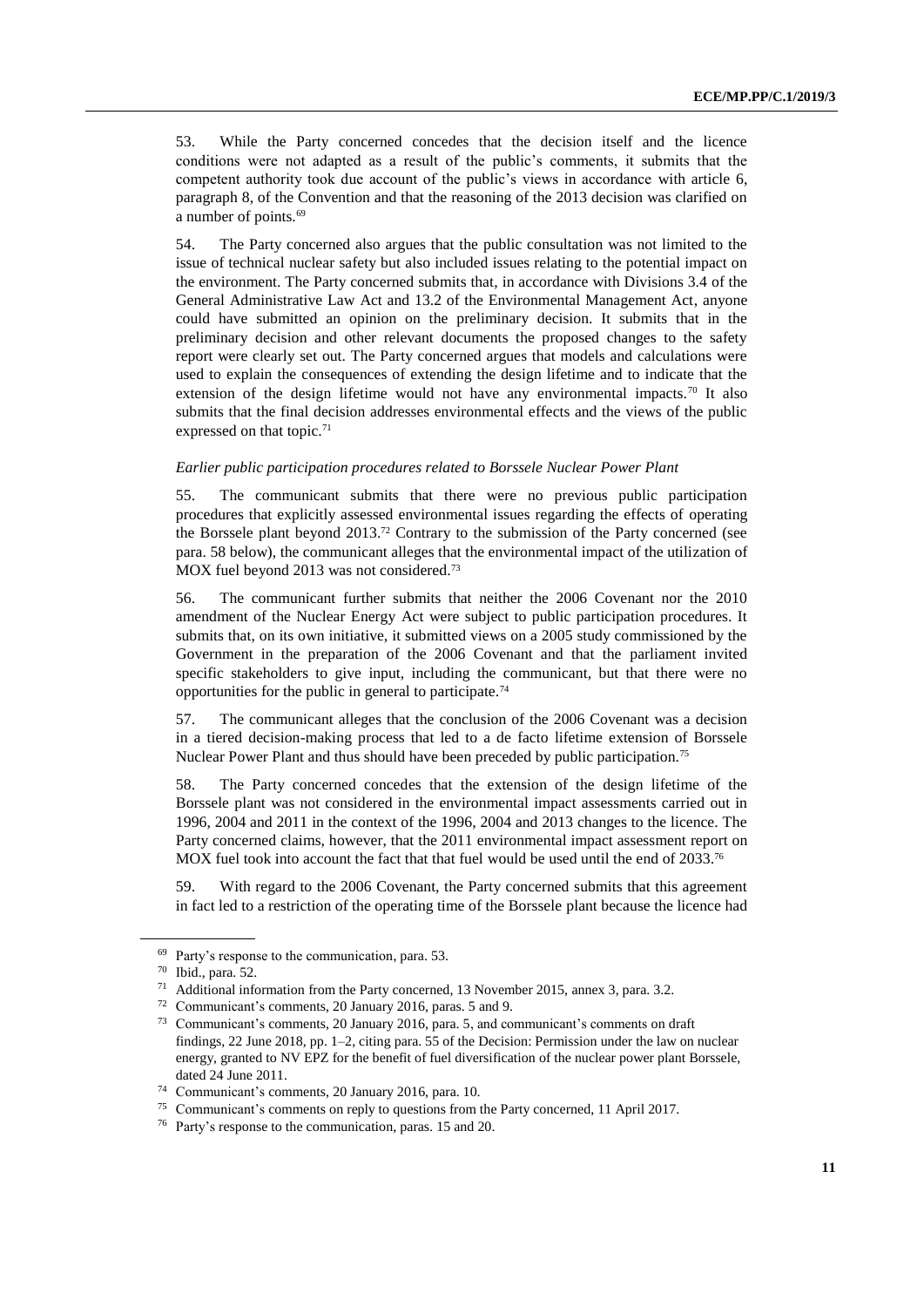been issued for an indefinite period and the Covenant stipulates closure of the nuclear power plant by 2033.<sup>77</sup> The Party concerned further submits that prior to the conclusion of the 2006 Covenant there was no lawful justification to withdraw the licence of the plant operator and, in accordance with article 1 of Protocol No. 1 to the Convention for the Protection of Human Rights and Fundamental Freedoms (European Convention on Human Rights), the operator would have had a right to receive compensation if the operating licence for the plant had been terminated.<sup>78</sup>

60. The Party concerned also submits that at the time that the communication was submitted it was in the process of evaluating the 10-year safety review carried out in 2013. It submits that a conceptual improvement plan had to be prepared by the plant operator for this purpose. On the basis of this plan, the competent authority would decide which measures had to be implemented by the operator. If those measures included measures for which an amendment of the licence would be needed, a procedure according to Division 3.4 of the General Administrative Law Act, including public participation and possibly an environmental impact assessment, would follow.<sup>79</sup>

# **III. Consideration and evaluation by the Committee**

61. The Netherlands ratified the Aarhus Convention on 29 December 2004. The Convention entered into force for the Netherlands on 29 March 2005.

#### **Admissibility and request for deferral**

62. The Committee notes that the communicant unsuccessfully sought to challenge the licence amendment of 18 March 2013 extending the design lifetime of the Borssele plant before the Council of State (see para. 33 above). The Committee also notes the communicant's submission that no further domestic remedies were available and that the Party concerned has not challenged the admissibility of the communication on this ground. The Committee therefore finds the communication to be admissible.

63. With respect to the request by the Party concerned for a deferral of the Committee's consideration of the communication in the light of the ongoing parallel investigation before the Espoo Convention Implementation Committee (see para. 35 above), the present case concerns claims under the Aarhus Convention that are independent of whether a duty to conduct a transboundary environmental impact assessment was required under the Espoo Convention. The Committee therefore considers that there is no need to defer consideration of the communication.

#### **Article 6, paragraph 10, of the Convention**

#### *Reconsideration or update of operating conditions*

64. The Committee notes that neither the communicant nor the Party concerned exclude the possibility that article 6, paragraph 10, of the Convention could potentially apply to the licence amendment of 18 March 2013 extending the design lifetime of Borssele Nuclear Power Plant. However, the Party concerned submits that there was no update in the operating conditions in the present case because the initial licence of 1973 was valid for an

 $77$  Ibid., para. 11; Party's opening statement for hearing at the Committee's fiftieth meeting, 8 October 2015, p. 3; and reply to questions from the Party concerned, 16 March 2017.

<sup>78</sup> Party's reply to clarification request, 6 April 2017, p. 1.

<sup>79</sup> Party's response to the communication, para. 26.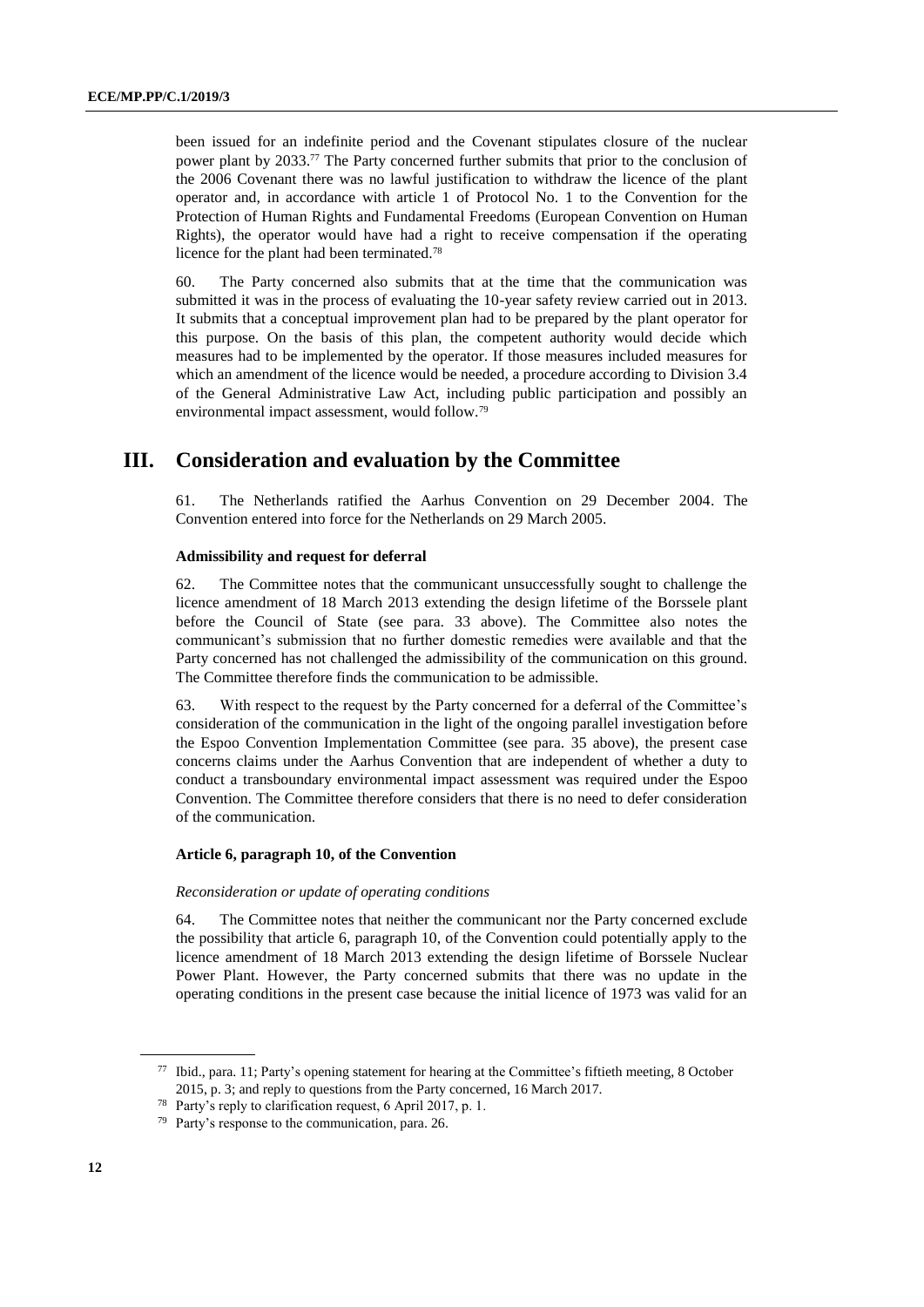indefinite period (see para. 41 above) and the operating limits and conditions and the technical parameters of the Borssele plant did not change (see para. 43 above).

65. The Committee cannot agree with the position of the Party concerned that the fact that the 1973 licence was for an "indefinite" period means that the 2013 licence amendment extending the design lifetime until 2033 was not a change in the plant's operating conditions. Indeed, the Party concerned itself states that "at the time of the original design and construction of the Borssele nuclear power plant, it was assumed that it would have a design lifetime of 40 years, i.e., until 2014."<sup>80</sup> It is also clear from the documentation that, without the 18 March 2013 decision, the plant was not permitted to operate beyond 2014.<sup>81</sup> The Committee considers that the permitted duration of an activity is clearly an operating condition for that activity, and an important one at that. Accordingly, any change to the permitted duration of an activity, be it a reduction or an extension, is a reconsideration or update of that activity's operating conditions. It follows that any decision permitting the nuclear power plant to operate beyond 2014 amounted to an update of the operating conditions.

66. Based on the above, the Committee considers that the decision of 18 March 2013, by amending the licence to extend the design lifetime of the nuclear power plant until 31 December 2033, updated the operating conditions of the plant. Accordingly, under article 6, paragraph 10, of the Convention, the Party concerned was obliged to ensure that the provisions of article 6, paragraphs 2 to 9, were applied, mutatis mutandis, and where appropriate to that decision.

67. In the light of the above, it is not necessary in the present case to consider whether article 6, paragraph 1 (a), would also apply to the 2013 licence amendment, either in conjunction with paragraph 1 or paragraph 20 of annex I to the Convention.

### *"Mutatis mutandis" and "where appropriate"*

68. Having found that the March 2013 licence amendment to extend its design lifetime constituted an update of the nuclear power plant's operating conditions under article 6, paragraph 10, of the Convention, the Committee examines whether the requirements of article 6, paragraph 10, were in fact met by the Party concerned in this case.

69. Pursuant to article 6, paragraph 10, the Party concerned was obliged to ensure that the provisions of article 6, paragraphs 2 to 9, were applied "mutatis mutandis" and "where appropriate" to the March 2013 decision.

*(i) Mutatis mutandis*

70. The reference in paragraph 10 to "mutatis mutandis" simply means "with the necessary changes". <sup>82</sup> In other words, when applying the provisions of paragraphs 2 to 9 of

<sup>80</sup> Ibid., para. 41.

 $81$  See, for example, the notification of the decision of 18 March 2013 (Party's response to the communication, appendix 8), p. 1: "In order to make use of the licence under the Nuclear Energy Act after 2013, NV EPZ must demonstrate that the continuation of operations until 2034 is possible within the relevant technical parameters ... As a result of this justification for extending the provisional period of operation to 2034, an amendment to the safety report and a change to the licence under the Nuclear Energy Act are required."

<sup>82</sup> Bryan A. Garner, ed., *Black's Law Dictionary*, 10th ed. (Saint Paul, Minnesota, West Thomson Reuters, 2014).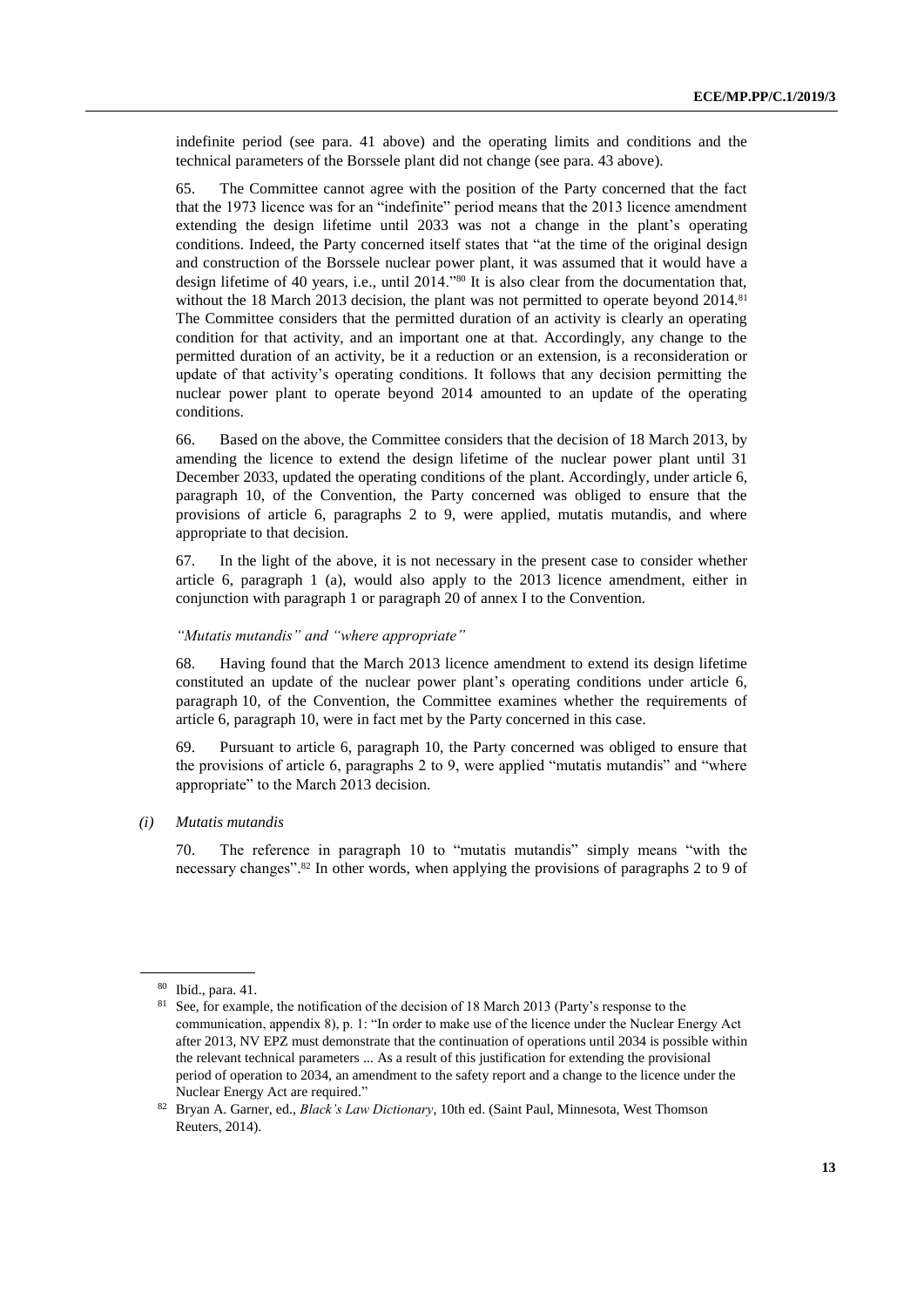article 6 to a reconsideration or an update of the operating conditions for an article 6 activity, the public authority applies those paragraphs with the necessary changes.<sup>83</sup>

### *(ii) Where appropriate*

71. With respect to "where appropriate", the Committee recalls that, in its findings on communication ACCC/C/2009/41 (Slovakia), it held that, although each Party had some discretion under article 6, paragraph 10, that did not imply complete discretion for the Party concerned to determine whether or not it was appropriate to provide for public participation.<sup>84</sup> In its findings on communication ACCC/C/2013/99 (Spain), the Committee stated that the discretion as to the "appropriateness" of the application of the provisions of paragraphs 2 to 9 of article 6 of the Convention had to be considered to be even more limited if the update in the operating conditions might itself have a significant effect on the environment.<sup>85</sup> The Committee considers that, except in cases where a change to the permitted duration is for a minimal time and obviously would have insignificant or no effects on the environment, it is appropriate for extensions of duration to be subject to the provisions of article 6. In this regard, the Committee considers it inconceivable that the operation of a nuclear power plant could be extended from 40 years to 60 years without the potential for significant environmental effects. The Committee accordingly concludes that it was appropriate, and thus required, to apply the provisions of article 6, paragraphs 2–9, to the 2013 decision amending the licence for the Borssele plant to extend its design lifetime until 2033.

#### **Compliance with the requirements of article 6**

72. Having found that the Party concerned was obliged pursuant to article 6, paragraph 10, of the Convention to carry out a public participation procedure meeting the requirements of article 6, paragraphs 2 to 9, for the 2013 licence amendment extending the design lifetime of Borssele Nuclear Power Plant until 2033, the Committee examines the extent to which the Party concerned met those requirements below.

73. The Committee notes that it is common ground between the parties that the Government conducted a public participation procedure prior to issuing the 2013 decision to extend the design lifetime of the Borssele plant. The communicant submits, however, that this public participation procedure was only on the safety aspects of the lifetime extension and did not fulfil the requirements of article 6 of the Convention in several respects. In particular, while not linking its allegations to specific paragraphs of article 6, the communicant alleges that the Party did not provide the public the opportunity to participate in a way that took into account environmental matters, that it did not provide the public with the information prescribed in article 6 concerning the environment, that public participation was not provided at an early stage when all options were open and that the public's viewpoints concerning environmental matters were not taken into account in the final decision. The Committee examines the Party's compliance with the provisions of article 6 below.

#### **Article 6, paragraph 4, in conjunction with article 6, paragraph 10, of the Convention**

74. The communicant submits that, by virtue of the 2006 Covenant, the Party concerned was bound to extend the lifetime of Borssele Nuclear Power Plant until 2033 or else to potentially pay significant compensation to the operator. It claims that during the decision-

<sup>83</sup> See also *The Aarhus Convention: An Implementation Guide*, 2nd ed. (United Nations publication, Sales No. E.13.II.E.3), p. 159.

<sup>84</sup> ECE/MP.PP/2011/11/Add.3, para. 55.

<sup>85</sup> ECE/MP.PP/C.1/2017/17, para. 85.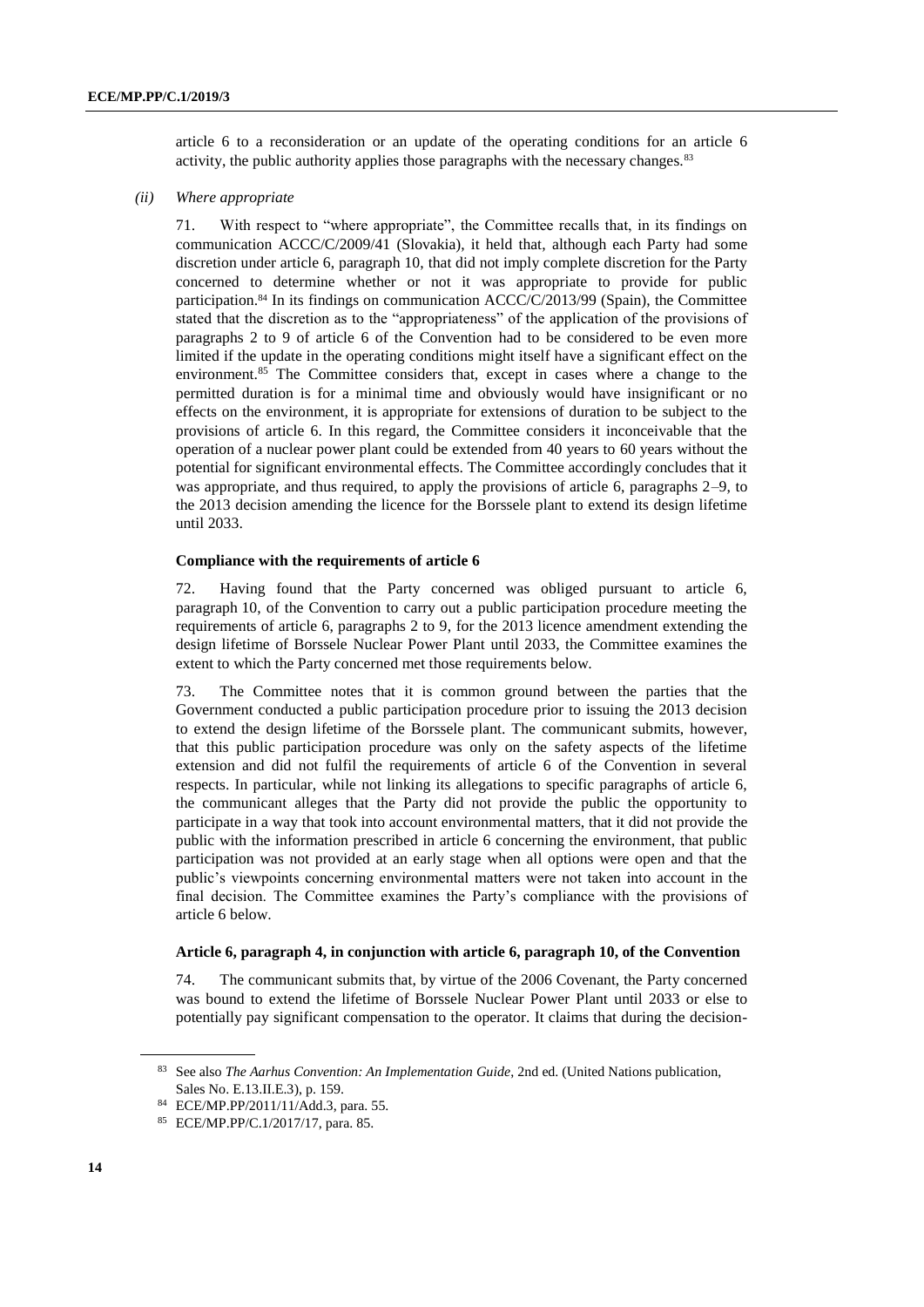making on the 2013 decision the zero option – that is, not extending the lifetime of the plant beyond 2013 – was therefore not considered. It submits that the 2006 Covenant was part of a tiered decision-making procedure and should have been preceded by public participation.

75. With respect to the 2006 Covenant, the Party concerned submits that, rather than forming part of a decision on extension, the Covenant in fact was an agreement between the Party concerned and the operator to limit the duration of its operating time, as the 1973 licence had been issued for an indefinite period. The Party concerned submits, moreover, that neither the 2006 Covenant nor the 2010 amendment to the Nuclear Energy Act bound the competent authority to an end date of 2033 when granting the 2013 decision if the longterm safety analyses had shown that the design lifetime could not safely be extended to that date and if that were the case, no compensation would be payable to the plant operator.<sup>86</sup>

76. In order to meet the requirements of article 6, paragraph 4, public participation must take place at an early stage of the decision-making process, when all options are open and when due account can be taken of the outcome of the public participation. $87$  As the Committee held in its findings on communication ACCC/C/2007/22 (France),

this implies that when public participation is provided for, the permit authority must be neither formally nor informally prevented from fully turning down an application on substantive or procedural grounds. If the scope of the permitting authority is already limited due to earlier decisions, then the Party concerned should have also ensured public participation during the earlier stages of decision-making.<sup>88</sup>

77. The Committee notes that, while the 2006 Covenant did not in itself amount to a decision under article 6 of the Convention, it stipulated that the Government would refrain from taking measures intended to close Borssele Nuclear Power Plant before 2033 and established that the Government was required to compensate the operator if it failed to do so (see para. 24 above). The Party concerned submits that it was already potentially liable under the European Convention on Human Rights to pay compensation should it have terminated the licence, and the 2006 Covenant accordingly did not alter its position. The Committee considers that whether or not a claim by the operator for compensation could have succeeded prior to concluding the 2006 Covenant,<sup>89</sup> that agreement created a new, enforceable contractual obligation on the public authorities not to interfere with the plant's operation until 2033. The Committee further considers that even if, as the Party asserts, the 2006 Covenant formally limited the duration of the licence from an indefinite period to 2033, it thereby agreed the date on when the plant was to cease operation, which was an important aspect of the decision-making procedure concerning the nuclear power plant.

78. The Committee emphasizes, moreover, that even if pursuant to article 10.4 of the Covenant no compensation would be payable if the plant was closed before 2033 for not complying with the applicable safety requirements, the possibility for the competent authorities to refuse to grant the 2013 licence amendment solely on the grounds of nuclear safety does not equate to all options being open in accordance with article 6, paragraph 4, of the Convention.

79. The Party concerned does not dispute that the legislative amendment of 1 July 2010 inserting section 15a (1) into the Nuclear Energy Act resulted from the 2006 Covenant.<sup>90</sup> Section 15a (1) of the Nuclear Energy Act specifically set the end date of 31 December

<sup>86</sup> Party's comments on the draft findings, 3 July 2018, paras. 5–6.

<sup>87</sup> Findings on communication ACCC/C/2008/26 (Austria) (ECE/MP.PP/C.1/2009/6/Add.1), para. 66.

<sup>88</sup> ECE/MP.PP/2009/4/Add.1, para. 38.

<sup>89</sup> Comments from the Party concerned on the communicant's comments, 19 February 2016, annex, pp. 2–3.

Additional information from the Party concerned, 13 November 2015, annex 3, paras. 5.1–5.2.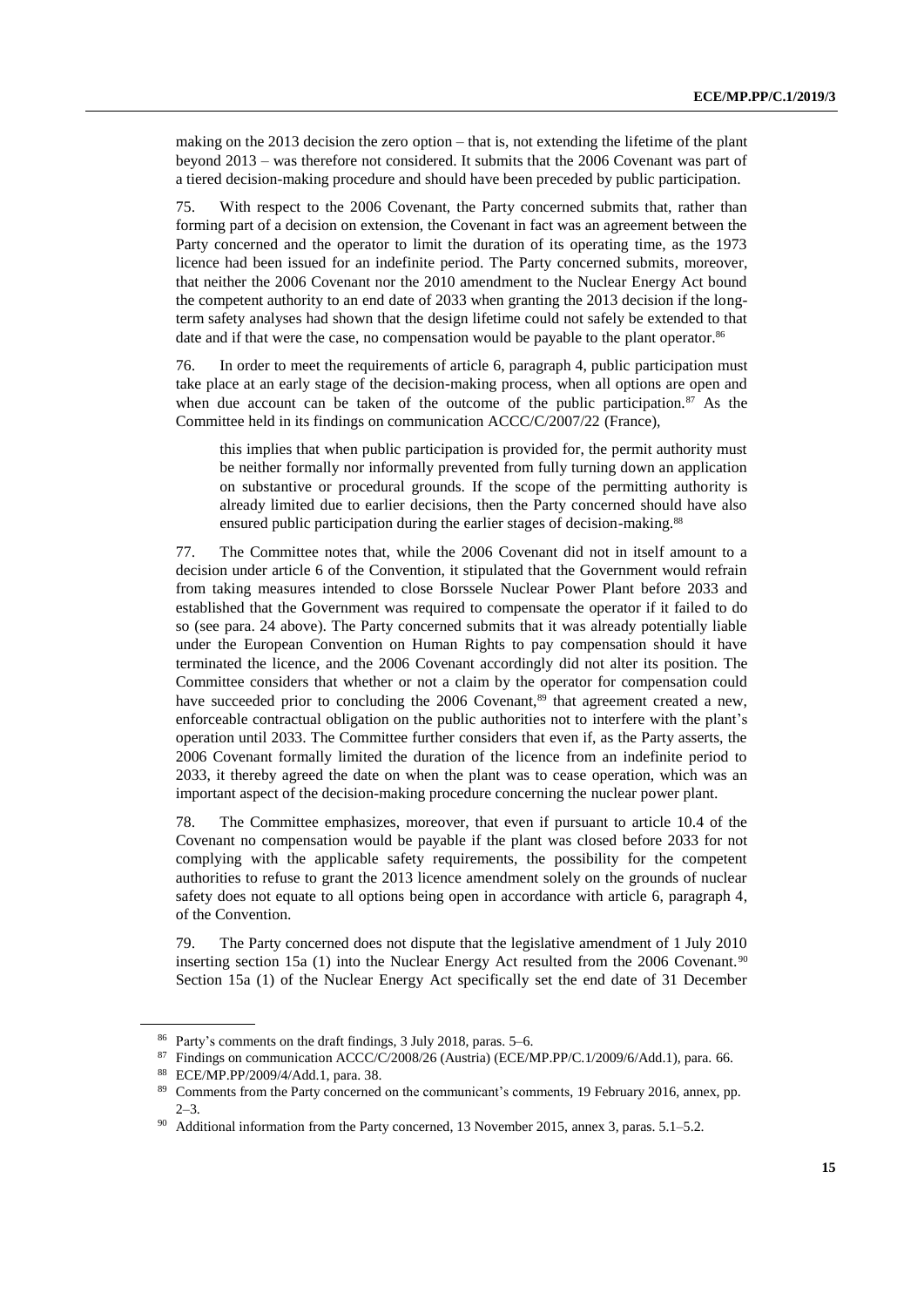2033 for the nuclear power plant, thereby establishing the parameters for the 18 March 2013 licence amendment.

80. The communicant submits that prior to the conclusion of the 2006 Covenant and the 2010 amendment of the Nuclear Energy Act only selected stakeholders were invited by parliament to comment and this has not been disputed by the Party concerned.<sup>91</sup> As the Committee held in its findings on communication ACCC/C/2010/51 (Romania), participation in closed advisory groups cannot be considered as public participation meeting the requirements of the Convention.<sup>92</sup> The Committee accordingly considers that the public did not have the opportunity to participate in a manner that would meet the requirements of article 6 prior to the 2010 amendment to the Nuclear Energy Act.

81. With respect to the possibility for the public to submit comments on the duration of the nuclear power plant's lifetime during the 2012 public participation procedure, in his response in the 18 March 2013 decision to the comments received from the public on various topics, the Minister repeatedly reiterates: "NV EPZ has a licence for [Borssele Nuclear Power Plant] for an indefinite period, limited by Section 15a (1) of the Nuclear Energy Act to the end of 2033". Elsewhere he states: "The fact is that NV EPZ has a licence to maintain the [Borssele plant] in operation for an indefinite period and that under the [2006] Covenant and Section 15a of the Nuclear Energy Act the date of shutdown has already been decided."<sup>93</sup> In the Committee's view, the Minister's repeated statements on this point clearly demonstrate that the duration of the nuclear power plant until 2033 was already set prior to the 2012 public participation procedure.

82. Based on the above, the Committee finds that, by not having at any stage provided for public participation, meeting the requirements of article 6, where all options were open, in regard to setting the end date of 31 December 2033 for the operation of Borssele Nuclear Power Plant, the Party concerned failed to comply with article 6, paragraph 4, in conjunction with article 6, paragraph 10, of the Convention with respect to the licence amendment of 18 March 2013.

### **Other provisions of article 6**

83. In the light of its finding in paragraph 82 above, the Committee considers it unnecessary to proceed to examine the compliance of the 2012 public participation procedure with the other provisions of article 6. Since the Party concerned did not provide for public participation meeting the requirements of article 6 prior to setting the end date of the nuclear power plant's operation in the 2006 Covenant and the 2010 amendment to the Nuclear Energy Act, it was not possible for the Party concerned to rectify that noncompliance through the subsequent public participation procedure carried out prior to the 2013 licensing decision.

84. While the Committee will accordingly not further examine the compliance of the 2012 public participation procedure with the requirements of article 6, it considers it useful to make observations on certain aspects of the case that are relevant for the correct implementation of article 6, paragraphs 6 and 8.

#### *Article 6, paragraph 6 of the Convention*

85. While, as acknowledged by the communicant, article 6, paragraph 6, of the Convention does not require an environmental impact assessment to be carried out, the competent public authorities must as a minimum provide the public concerned with access

<sup>91</sup> Communicant's comments, 20 January 2016, para. 10.

<sup>92</sup> ECE/MP.PP/C.1/2014/12, para. 109.

<sup>&</sup>lt;sup>93</sup> Party's response to the communication, appendix 6, p. 32.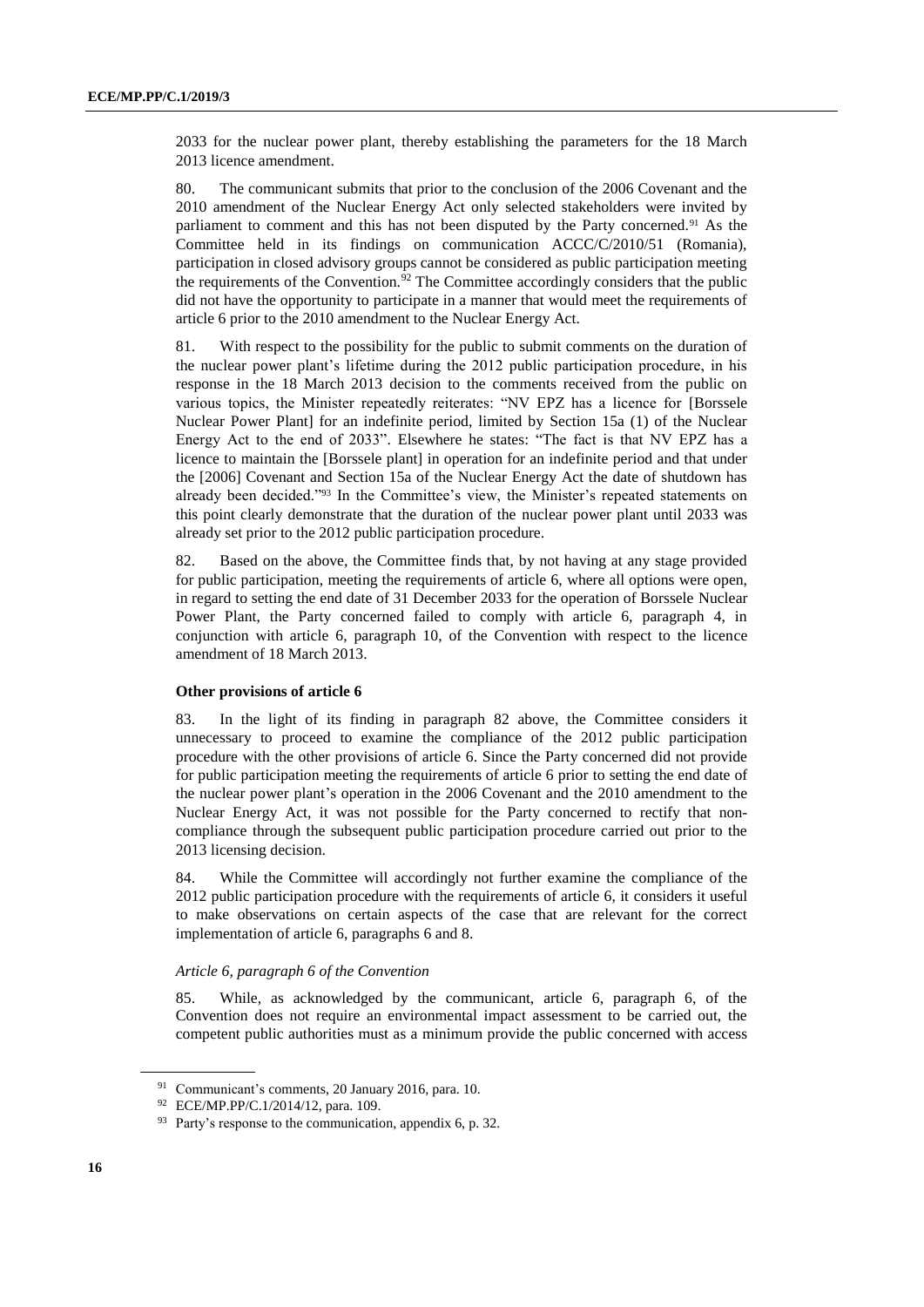to the information listed in subparagraphs (a)-(f) of that provision. The Committee points out that, in the context of decision-making on the extension of the design lifetime of a nuclear power plant, article 6, paragraph 6 (b), requires that information on the environmental effects of such a longer operation should be made available to the public concerned. The communicant alleges that in the present case the public authorities held relevant information on this point but did not make it available to the public concerned in a systematic manner during the public participation procedure on the March 2013 licensing decision (see para. 46 above). The Party concerned acknowledges that an analysis on the consequences of ending or continuing the operation of Borssele Nuclear Power Plant after 2013 was commissioned by the State Secretary for Housing, Spatial Planning and the Environment and appended to his opinion to parliament of 10 January 2006.<sup>94</sup> The Party concerned submits that, having been appended to the State Secretary's opinion of 10 January 2006, the analysis was thereby made available to the public.<sup>95</sup> The Committee considers that it goes without saying that an analysis commissioned by the State Secretary for Housing, Spatial Planning and the Environment on the consequences of ending or continuing the operation of the Borssele plant after 2013 would be highly relevant to any decision-making to grant a lifetime extension of that plant beyond 2013. Since as already indicated (see para. 83 above) the Committee will not make a finding on article 6, paragraph 6, it is not necessary for the Committee to ascertain whether or not the above analysis was in the possession of the competent public authorities at the time that the 2012 public participation procedure was carried out. The Committee points out, however, that the fact that the analysis was attached to an opinion submitted to parliament in 2006 does not amount to giving the public concerned access to all available information relevant to a decision-making procedure carried out in the period 2012–2013, that is, more than six years later.

### *Article 6, paragraph 8*

86. Since as noted in paragraph 83 above, a public participation procedure carried out after the end date of the operation of the nuclear power plant had already been set cannot make up for a failure to provide for public participation fulfilling the requirements of article 6 before the duration of the plant's operation was decided, it would serve no purpose for the Committee to examine the compliance with article 6, paragraph 8, of the 2012 public participation procedure. However, notwithstanding that the 2012 public participation procedure was held too late to meet the requirements of article 6 of the Convention with respect to the decision to extend the nuclear power plant's operation until 2033, the Committee commends the format used in the 18 March 2013 decision to summarize, group and respond to the comments received from the public and considers that such a format may serve as a useful example for Convention Parties on how to deal with comments received from the public in the text of a decision subject to article 6 in a well-structured, clear and sufficiently detailed way.

# **IV. Conclusions and recommendations**

87. Having considered the above, the Committee adopts the findings and recommendations set out in the following paragraphs:

### **A. Main findings with regard to non-compliance**

88. The Committee finds that, by not having at any stage provided for public participation, meeting the requirements of article 6, where all options were open, in regard

<sup>94</sup> Additional information from the Party concerned, 13 November 2015, annex 3, para. 5.2.

<sup>95</sup> Party's comments on draft findings, 3 July 2018, para. 11.